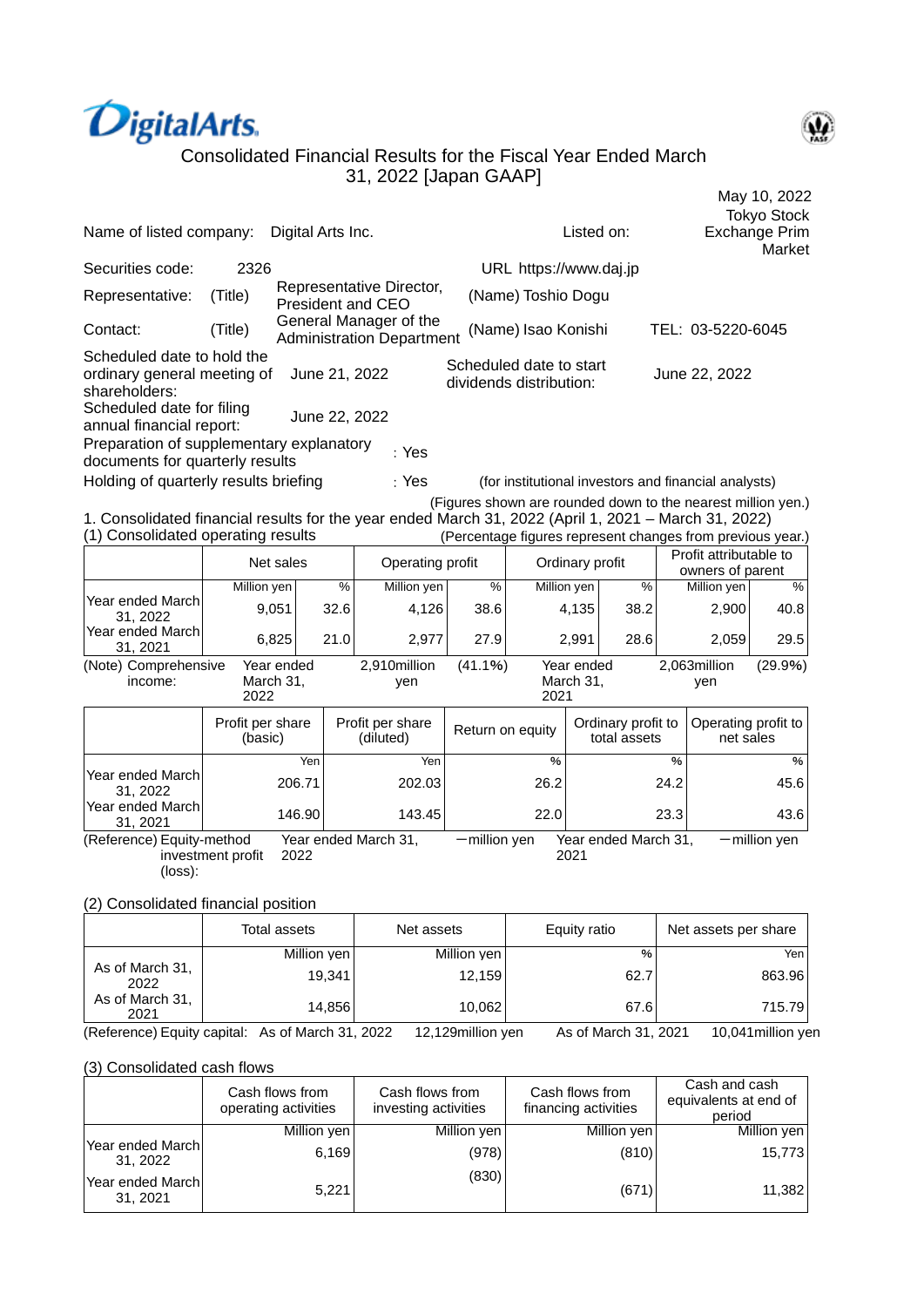## 2. Dividends

|                                          |        |        | Annual dividends |          |        | Total<br>dividends | Payout ratiol | Dividends to<br>net assets<br>(consolidate consolidate |
|------------------------------------------|--------|--------|------------------|----------|--------|--------------------|---------------|--------------------------------------------------------|
|                                          | 1Q-end | 2Q-end | 3Q-end           | Year-end | Annual | paid<br>(annual)   | d)            | d)                                                     |
|                                          | Yen    | Yen    | Yen <sub>1</sub> | Yen      | Yen    | million yen        | $\%$          | %                                                      |
| Year ended<br>March 31, 2021             |        | 25.00  |                  | 30.00    | 55.00  | 771                | 37.4          | 8.3                                                    |
| Year ended<br>March 31, 2022             |        | 30.00  |                  | 40.00    | 70.00  | 982                | 33.9          | 8.9                                                    |
| Year ending March 31,<br>2023 (forecast) |        | 35.00  |                  | 40.00    | 75.00  |                    | 32.4          |                                                        |

3. Forecast of consolidated financial results for the year ending March 31, 2023 (April 1, 2022 – March 31, 2023)

|           | Net sales     |      | Operating profit |      | Ordinary profit |      | Profit attributable to I<br>owners of parent |      | Profit per share |
|-----------|---------------|------|------------------|------|-----------------|------|----------------------------------------------|------|------------------|
|           | Million ven l | %    | Million ven      | %1   | Million ven     | %    | Million ven l                                | %    | Yen              |
| Full year | 10.500        | 16.0 | 4.700            | 13.9 | 4.700           | 13.7 | 3.250                                        | 12.0 | 231.49           |

(Percentage figures represent changes from same period of previous year.)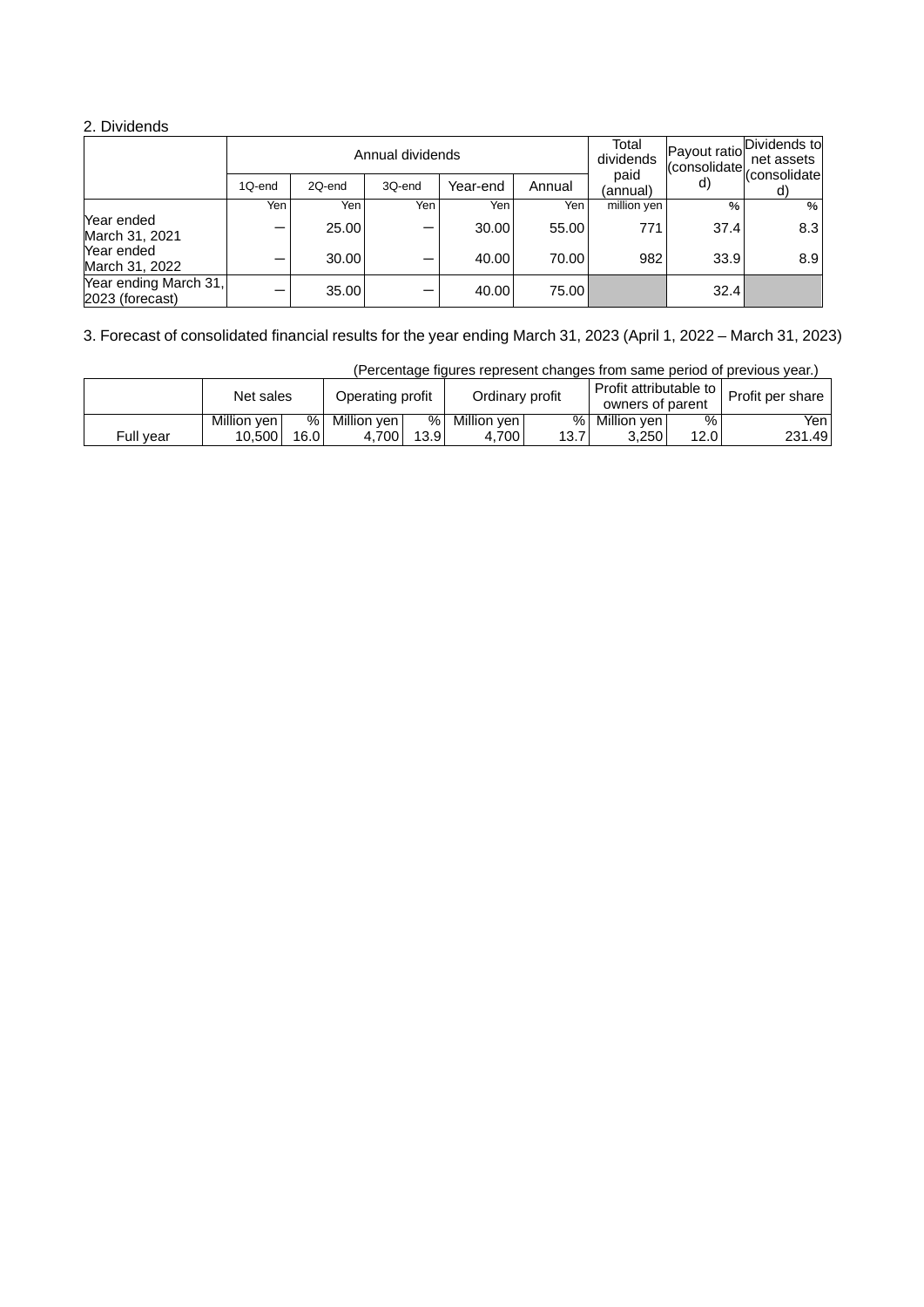| * Notes                                                                                                                                  |                            |      |      |
|------------------------------------------------------------------------------------------------------------------------------------------|----------------------------|------|------|
| (1) Changes in subsidiaries during the fiscal year (Changes in specified subsidiaries<br>resulting in changes in scope of consolidation) |                            |      | None |
| New - (Company name),                                                                                                                    | Excluding - (Company name) |      |      |
| (2) Changes in accounting policies, changes of accounting estimates and restatement                                                      |                            |      |      |
| 1) Changes in accounting policies due to revisions of accounting standards, etc.                                                         |                            | Yes  |      |
| 2) Changes in accounting policies due to reasons other than those stated in 1)                                                           | ٠                          | None |      |
| 3) Changes in accounting estimates                                                                                                       | t                          | None |      |
| 4) Restatement                                                                                                                           | "                          | None |      |

## (3) Number of shares outstanding (common stock)

| 1) Number of shares issued and<br>outstanding (including treasury shares) | As of March<br>31, 2022         | 14,133,000shares            | As of March<br>31.2021  | 14,133,000shares |
|---------------------------------------------------------------------------|---------------------------------|-----------------------------|-------------------------|------------------|
| 2) Number of treasury shares                                              | As of March<br>31, 2022         | 93,731 shares $\frac{1}{2}$ | As of March<br>31, 2021 | 104,462shares    |
| 3) Average number of shares issued and<br>outstanding in each period      | Year ended<br>March 31,<br>2022 | 14,034,190shares March 31,  | Year ended<br>2021      | 14,022,503shares |

(Reference) Overview of the non-consolidated business results

1. Non-consolidated financial results for the year ended March 31, 2022 (April 1, 2021 – March 31, 2022) (Percentage figures represent changes from previous year.)

|                              | Net sales        |        | Operating profit         |        | Ordinary profit |      | Profit      |      |
|------------------------------|------------------|--------|--------------------------|--------|-----------------|------|-------------|------|
|                              | Million yen      | $\%$   | Million yen              | %      | Million yen     | %    | Million yen | %    |
| Year ended March<br>31, 2022 | 8,003            | 31.8   | 4,040                    | 37.1   | 4,052           | 36.7 | 2,832       | 38.5 |
| Year ended March<br>31, 2021 | 6,074            | 13.8   | 2,947                    | 25.0   | 2,964           | 25.6 | 2,044       | 26.7 |
|                              | Profit per share |        | Diluted profit per share |        |                 |      |             |      |
|                              |                  | Yen    |                          | Yen    |                 |      |             |      |
| Year ended March<br>31, 2022 | 201.83           |        | 197.26                   |        |                 |      |             |      |
| Year ended March<br>31, 2021 |                  | 145.81 |                          | 142.38 |                 |      |             |      |

(2) Non-consolidated financial position

|                         | Total assets | Net assets  | Equity ratio | Net assets per share |
|-------------------------|--------------|-------------|--------------|----------------------|
|                         | Million yen  | Million yen | %            | Yen                  |
| As of March 31,<br>2022 | 19,138       | 12,097      | 63.1         | 860.82               |
| As of March 31,<br>2021 | 14.751       | 10.078      | 68.3         | 717.78               |

(Reference) Equity capital: As of March 31, 2022: 12,085 million yenAs of March 31, 2021: 10,069 million yen

2. Forecast of non-consolidated financial results for the year ending March 31, 2023 (April 1, 2022 – March 31, 2023)

(Percentage figures represent changes from previous year for full year figures.)

|           | Net sales   |                   | Ordinary profit |      | Profit      |      | Profit per share |
|-----------|-------------|-------------------|-----------------|------|-------------|------|------------------|
|           | Million yen | %                 | Million yen     | %    | Million yen | %    | Yen .            |
| Full vear | 9.000       | 12.4 <sub>1</sub> | 4.600           | 13.5 | 3,200       | 13.0 | 227.93           |

※ Summaries of financial results are not subject to audit.

※ Explanation concerning the appropriate use of financial result forecasts and other special notes

(Forward looking statements)

Business forecasts and other forward-looking statements in this material contain predictions based on future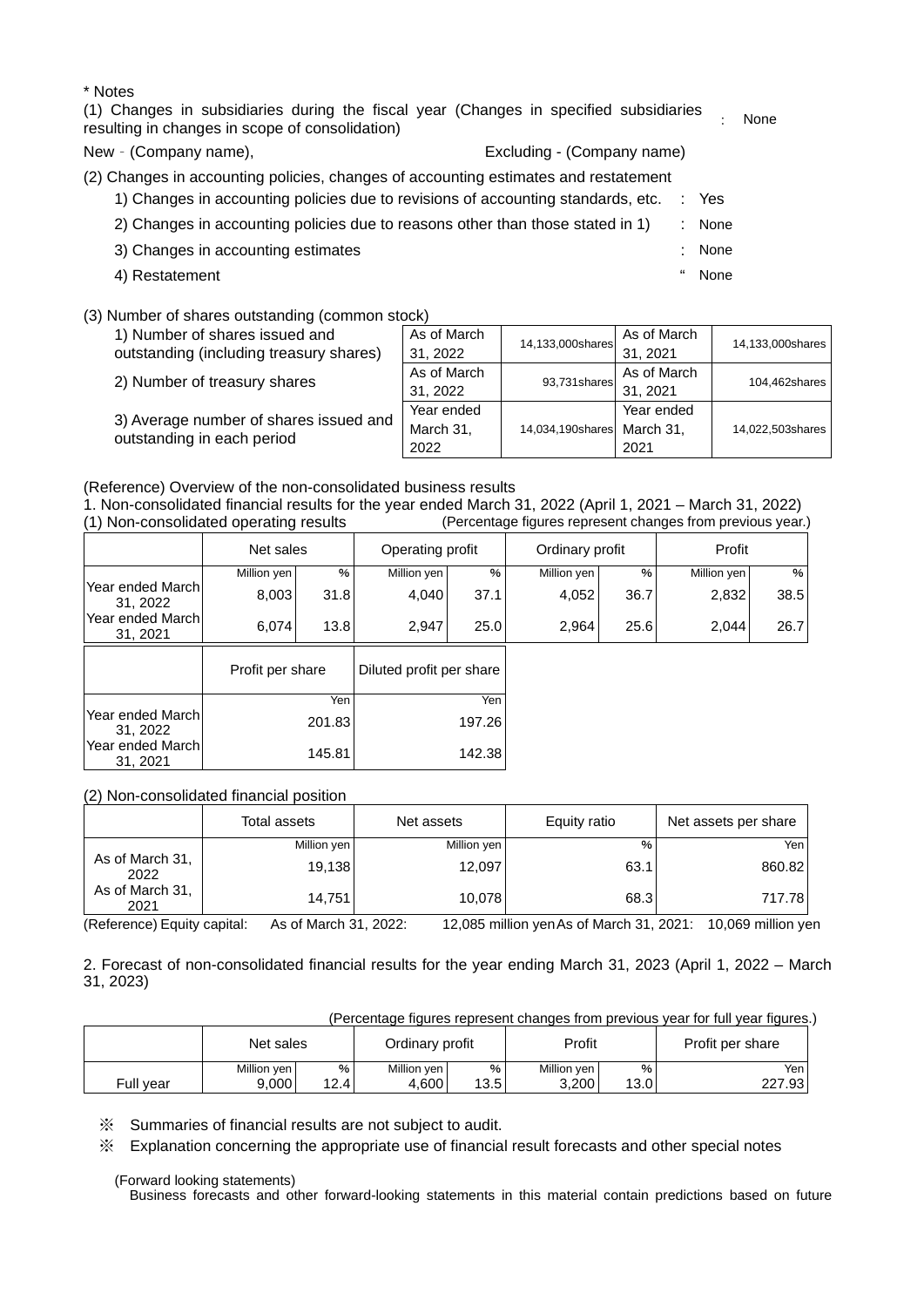assumptions, outlooks and plans as of the date of publication of this material. The Company does not warrant the accomplishment of the forecasts. Actual results may differ significantly from the forecasts due to risks and uncertain factors associated with the world economy, the state of competition, and fluctuations in foreign exchange rates and interest rates.

For matters relevant to business forecasts, refer to (4) Outlook in 1. Overview of Business Results, Etc. on page 5 of the Attached Document.

(Obtaining the Supplementary Material for the Financial Results)

The material is available at Digital Arts Inc. corporate website.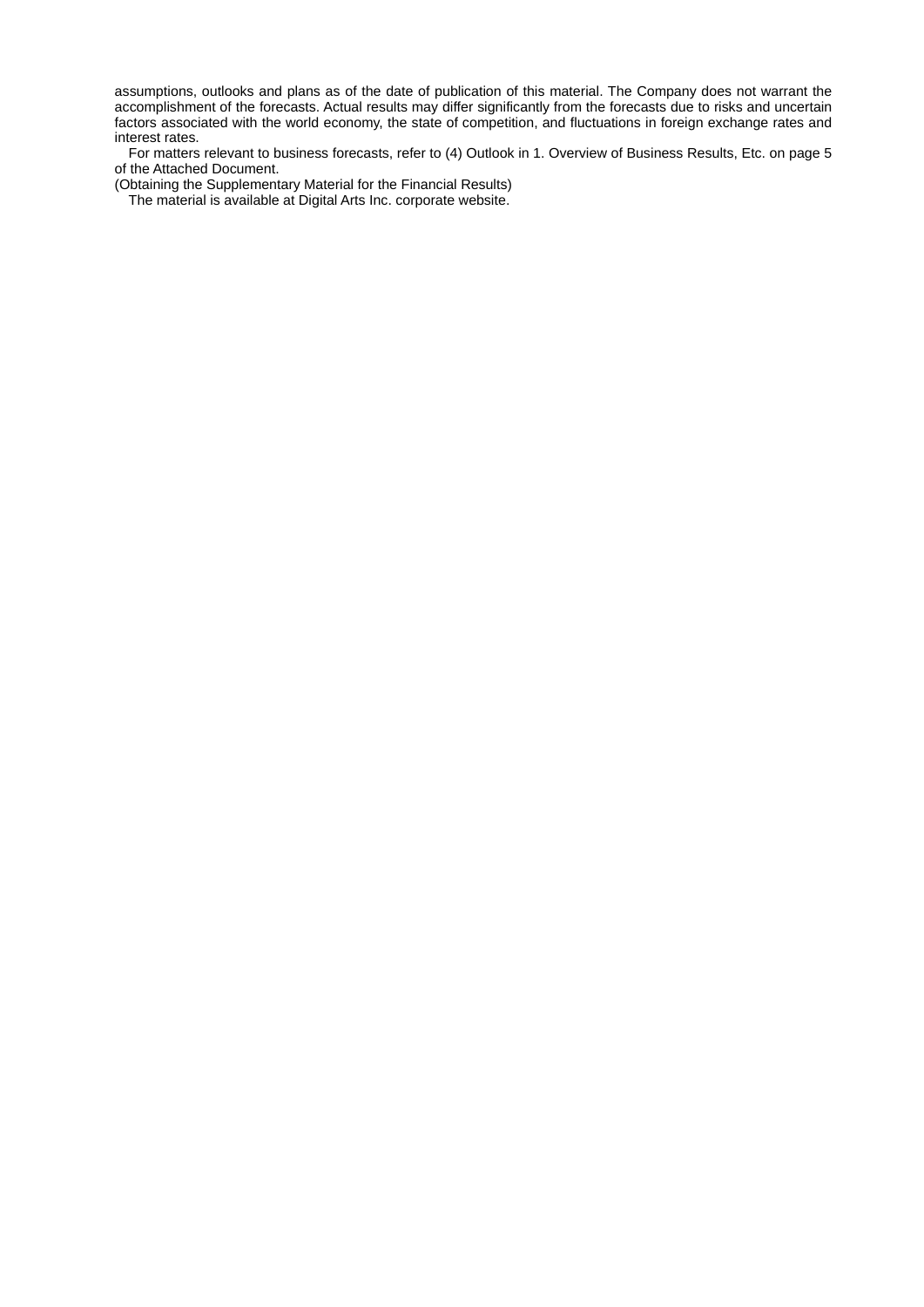| (2) Overview of financial position for the fiscal year under review manufacture material and 4             |  |
|------------------------------------------------------------------------------------------------------------|--|
|                                                                                                            |  |
|                                                                                                            |  |
|                                                                                                            |  |
|                                                                                                            |  |
|                                                                                                            |  |
| (2) Consolidated statement of income and consolidated statement of comprehensive income  9                 |  |
|                                                                                                            |  |
|                                                                                                            |  |
|                                                                                                            |  |
|                                                                                                            |  |
|                                                                                                            |  |
|                                                                                                            |  |
| (Significant matters that serve as the basis for the preparation of consolidated financial statements)  13 |  |
|                                                                                                            |  |
|                                                                                                            |  |
|                                                                                                            |  |
|                                                                                                            |  |
|                                                                                                            |  |
|                                                                                                            |  |
|                                                                                                            |  |
|                                                                                                            |  |
|                                                                                                            |  |
|                                                                                                            |  |
|                                                                                                            |  |
|                                                                                                            |  |
|                                                                                                            |  |
|                                                                                                            |  |
|                                                                                                            |  |
|                                                                                                            |  |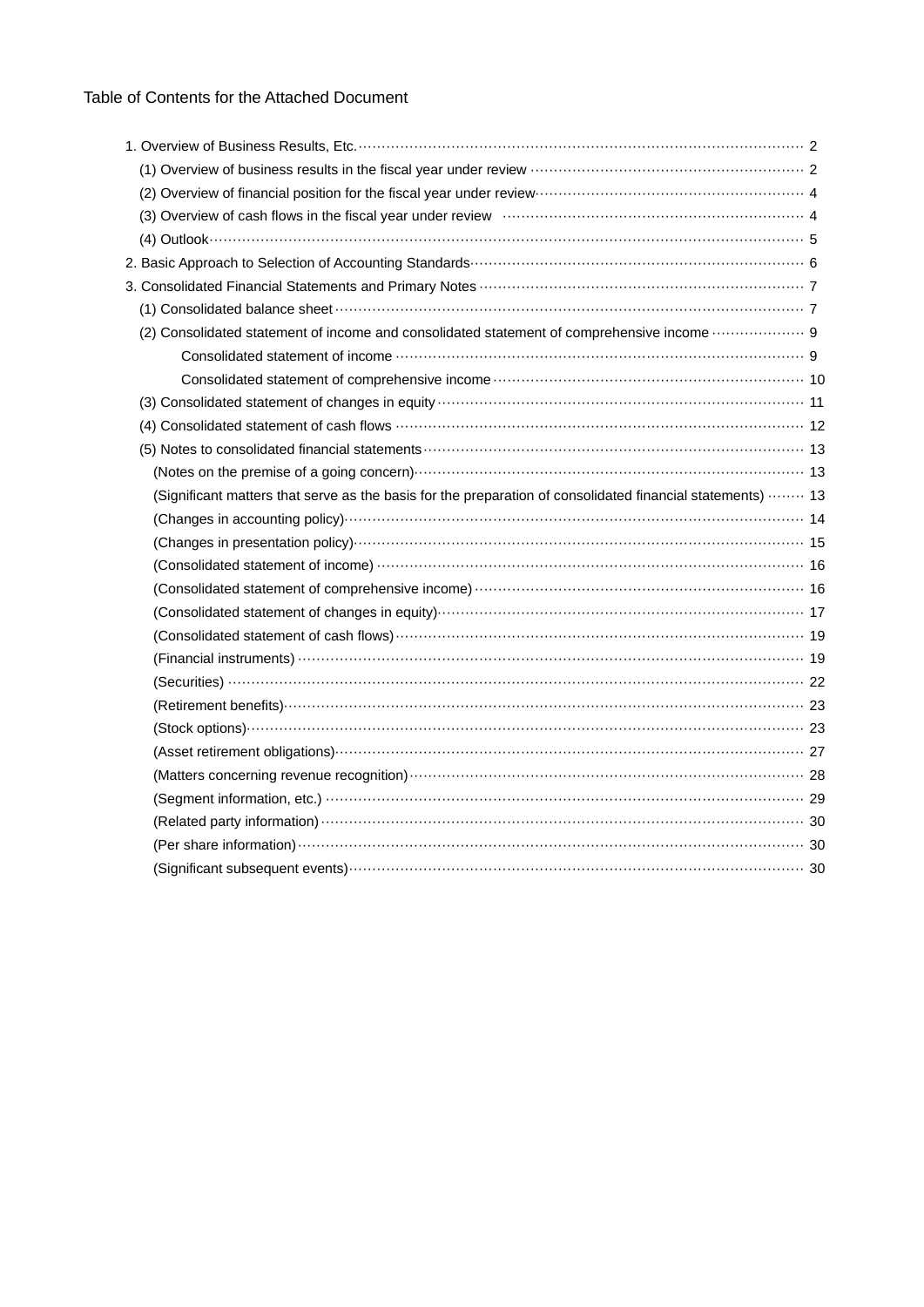### 1. Overview of Business Results, Etc.

#### (1) Overview of business results in the fiscal year under review

During the consolidated fiscal year under review (April 1, 2021 through March 31, 2022), the Japanese economy continued to recover, although weakness was still evident in certain industries. The economic recovery was driven by increasing exports primarily to the United States and China, reflecting a recovery in the world economy due to widespread COVID-19 vaccinations and economic stimulous packages in many countries. However, the economic outlook remain uncertain, chiefly reflecting continued adverse effects of the spread of COVID-19 on the domestic economy and rising raw materials prices due to the worsening situation in Ukraine.

In the security industry, in which the Digital Arts Group (the "Group") operates, the scope of the Internet continued to expand as social lifestyles were going digital with the use of cloud services and teleworking. The importance of security solutions grew in response to the risk of information leaks and increasingly sophisticated and diverse cyber attacks, including targeted attacks against specific enterprises, government agencies and other organizations. Further, in the enterprise sector market, demand for software products to prepare for working in the home and performing business processes securely and efficiently increased under the prolonged effects of the pandemic. Meanwhile, progress was also made in the public sector market, with the strengthening of security measures by local governments, in addition to the GIGA School Concept, which envisions the development of an environment with one learning terminal for each school-aged child to make at-home learning possible.

Under these conditions, in the enterprise sector market, the Group took advantage of the fact that more and more people are working from home and web services and e-mail environments are shifting to the cloud and expanded sales of its i-FILTER@Cloud and m-FILTER@Cloud cloud service products, creating a world in which the Internet and emails can be used without hesitation in the cloud environment. In the public sector market, the Company provided a special version of i-FILTER that caters to needs arising from the GIGA School Concept. At the same time, it continued to run campaigns, including the provision of free services that conform to the Guidelines on Education Information Security Policy, in its ongoing efforts to expand sales from schools. In addition, the Company focused on proposing solutions to support local government efforts to strengthen security measures, which will be ramped up from the next fiscal year.

Demand in the enterprise and public sector markets has soared for cloud service products due to the effects of the COVID-19 pandemic. A large part of the amount of the contract for traditional mainstay license sales products is recorded as sales in a lump at the time of shipment. For cloud service products, recorded sales are apportioned on a monthly basis throughout the service provision period. For that reason, the Company continued to receive strong orders for cloud service products as in the previous fiscal year. Net sales deferred to the next and subsequent fiscal years increased from the end of the previous fiscal year.

As a result of the above, consolidated net sales for the fiscal year under review stood at 9,051 million yen, up 32.6% year on year, operating profit increased 38.6% year on year, to 4,126 million yen, ordinary profit grew 38.2% year on year, to 4,135 million yen, and profit attributable to owners of parent increased 40.8% year on year, to 2,900 million yen.

|                                            |                              |                              |          | (Million yen) |
|--------------------------------------------|------------------------------|------------------------------|----------|---------------|
|                                            | Year ended<br>March 31, 2021 | Year ended<br>March 31, 2022 | Change   | % Change      |
| Net sales                                  | 6,825                        | 9,051                        | $+2,226$ | $+32.6$       |
| Operating profit                           | 2,977                        | 4,126                        | $+1,148$ | $+38.6$       |
| Ordinary profit                            | 2,991                        | 4,135                        | $+1,143$ | $+38.2$       |
| Profit attributable to<br>owners of parent | 2,059                        | 2,900                        | $+841$   | $+40.8$       |

Overview of Consolidated Business Results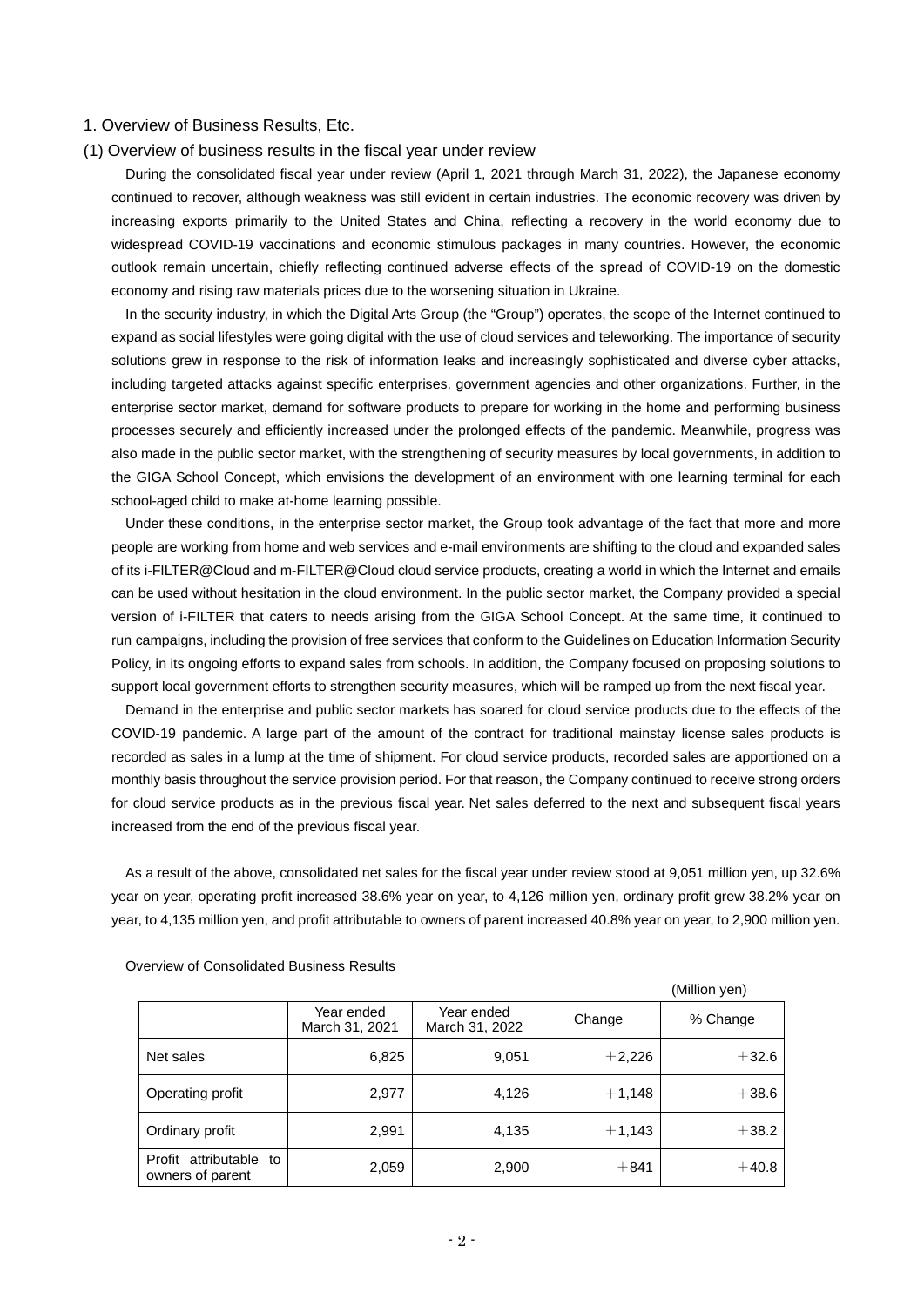

#### Ordinary profit (Millionyen) 4,500 4,135 4,000 3,500 2,991 3,000 2,630 2,500 2,326 1,909 2,000 1,500 1,000 500  $\circ$ FY Mar FY Mar. FY Mar. FY Mar. FY Mar. 2018 2019 2020 2021 2022



# Operating profit

# Profit attributable



The following describes business performance in separate markets.

## Enterprise Sector Market

In the enterprise sector market, orders increased for i-FILTER and m-FILTER cloud service products, which are used to reduce costs and operations management burdens at companies. Sales of m-FILTER increased steadily as a result of the use of the PPAP method (sending the Zip file protected by a password by e-mail and sending the password by a separate e-mail) and the addition of functionality to deal with targeted attacks, including attacks using Emotet. In addition, net sales for Digital Arts Consulting Inc., a subsidiary offering security consulting services, increased with a progress achieved in new customer acquisition in line with greater corporate demand for cybersecurity and digital transformation (DX) consulting.

Net sales in this market reached 4,559 million yen, up 14.5% year on year.

## Public Sector Market

In the public sector market, the Group has traditionally enjoyed excellent recognition and a large market share as a provider of Japan-made security solutions. In addition, under the GIGA School Concept, the Group's i-FILTER cloud service products were adopted by many schools during the previous fiscal year in recognition of its reliability and functionality in supporting a safe learning environment at home. That led to a sales hike. Sales of the i-FILTER and m-FILTER series grew as brisk orders were won from public agencies and local governments.

As a consequence, net sales in this market stood at 4,046 million yen, up 68.0% year on year.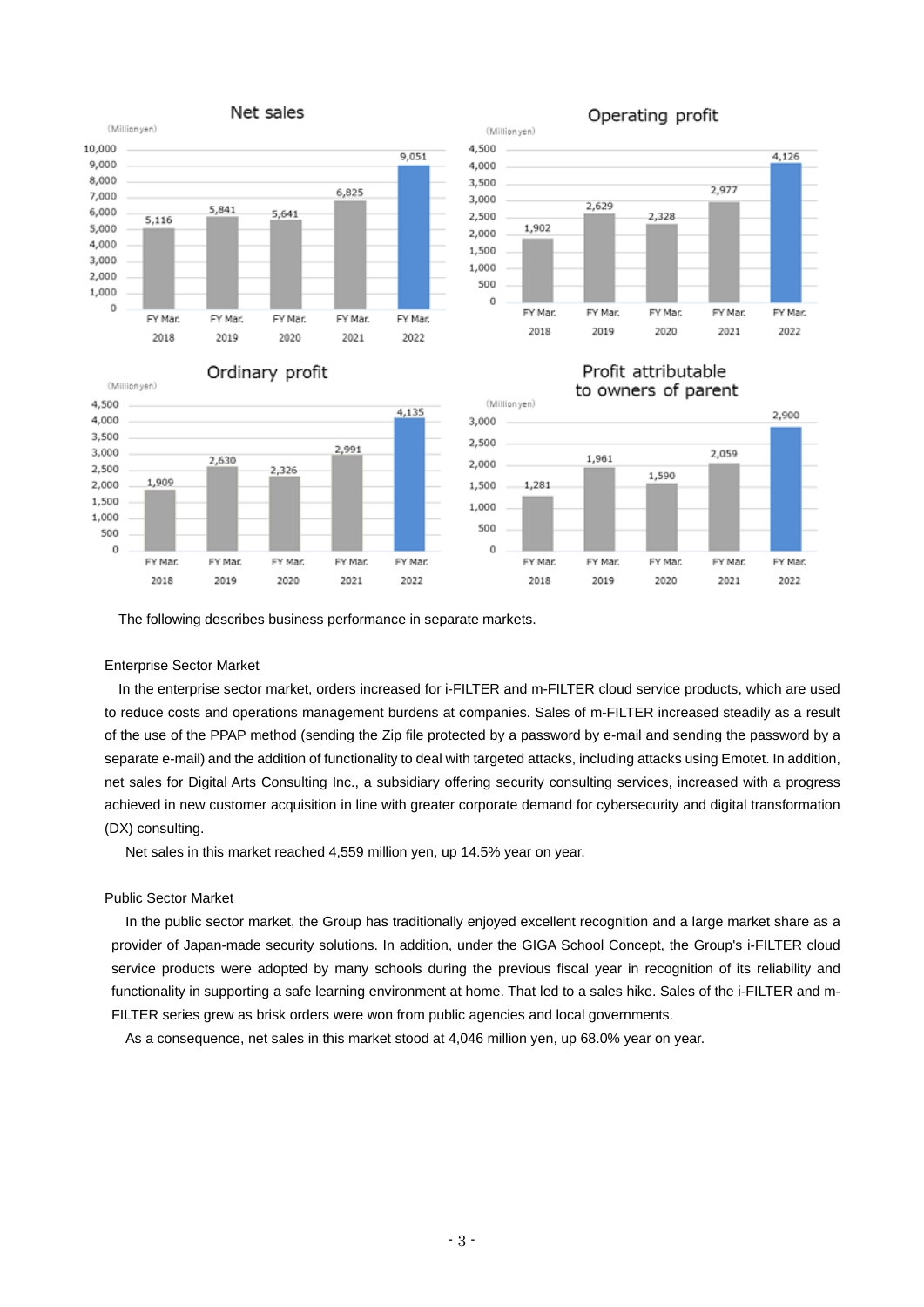



2020

2021

2022

### Consumer Sector Market

In the consumer sector market, the Group focused on collaborating with mobile network carriers and MVNOs and on sales of i-FILTER for Multiple Devices, which can be used on multiple operating systems using a single serial ID. As a result, it attained an increase of users.

2018

2019

Net sales in this market amounted to 444 million yen, up 2.8% year on year.

#### (2) Overview of financial position for the fiscal year under review

#### (Assets)

Total assets in the consolidated fiscal year under review increased 4,485 million yen from the end of the previous consolidated fiscal year, to 19,341 million yen. This was due mainly to an increase of 4,391 million yen in cash and deposits.

## (Liabilities)

Total liabilities in the consolidated fiscal year under review rose 2,387 million yen from the end of the previous consolidated fiscal year, to 7,181 million yen. This was due mainly to an increase of 2,313 million yen in advances received, attributable to an increase in the amount of contracts for which orders were received.

#### (Net assets)

Net assets in the consolidated fiscal year under review climbed 2,097 million yen from the end of the previous consolidated fiscal year, to 12,159 million yen. This was mainly due to an increase in retained earnings due to the recording of profit attributable to owners of parent, which outweighed a decrease in dividends paid.

#### (3) Overview of cash flows in the fiscal year under review

In the consolidated fiscal year under review, cash and cash equivalents increased 4,391 million yen from the end of the previous consolidated fiscal year to 15,773 million yen. Cash flows in each category are as follows:

#### (Cash flows from operating activities)

Net cash provided by operating activities stood at 6,169 million yen (net cash provided of 5,221 million yen in the previous consolidated fiscal year), chiefly reflecting profit before income taxes of 4,136 million yen, depreciation of 890 million yen, and a decrease in trade receivables of 2,364 million yen.

## (Cash flows from investing activities)

Net cash used in investing activities came to 978 million yen (830 million yen in the previous fiscal year), mainly due to the purchase of intangible assets.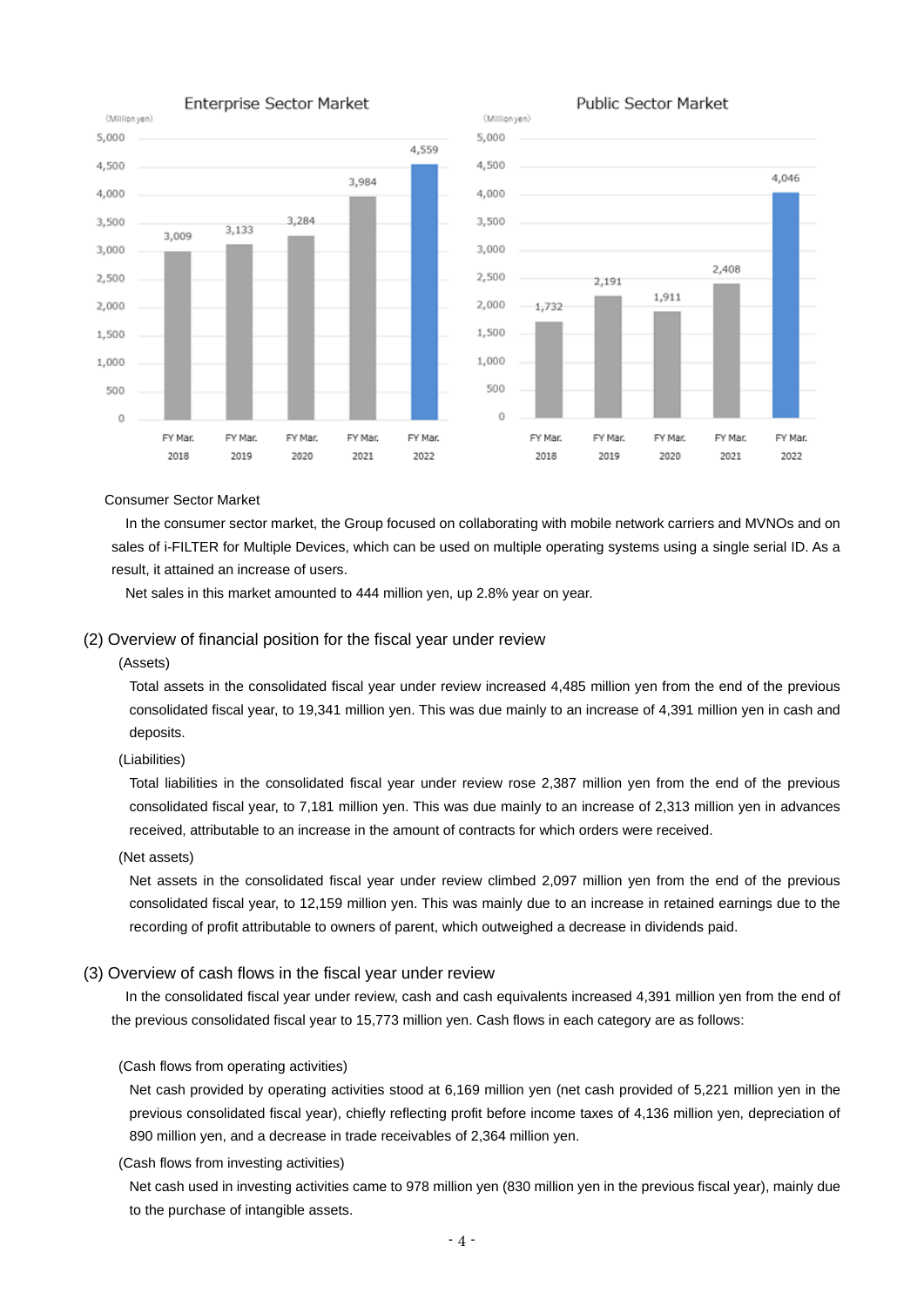(Cash flows from financing activities)

Net cash used in financing activities was 810 million yen (671 million yen in the previous fiscal year), primarily due to dividends paid, although there were proceeds from disposal of treasury shares.

The table below shows trends of cash flow indicators.

|                                        | 2019    | As of March 31,   As of March 31,   As of March 31,   As of March 31,<br>2020 | 2021  | 2022  |
|----------------------------------------|---------|-------------------------------------------------------------------------------|-------|-------|
| Equity ratio (%)                       | 78.7    | 79.7                                                                          | 67.6  | 62.7  |
| Equity ratio based on market value (%) | 1.276.0 | 603.2                                                                         | 915.0 | 538.6 |

1. The methods to calculate the indicators are as follows:

a) Equity ratio: Equity capital / Total assets

- b) Equity ratio based on market value: Market capitalization / Total assets (Market capitalization is calculated by multiplying the closing stock price at the end of the fiscal year by the number of issued shares (excluding treasury shares).)
- 2. Each indicator is calculated based on consolidated financial numbers.

### (4) Outlook

The outlook for the next fiscal year (April 1, 2022 to March 31, 2023) is as follows:

In the security industry, in which the Digital Arts Group (the "Group") operates, demand for security products expanded following the intensification of damaging incidents caused by diversifying cyberattacks, including ransomware and Emotet. Apart from demand from large-sized organizations, new demand for security measures is growing from medium and small-sized enterprises, which were comparatively lagging in these measures. In addition, IoT, AI and other technologies were increasingly used and the practice of working from home spread quickly to stop the proliferation of the COVID-19 coronavirus, security personnel must now manage increasingly diversifying and advancing threats, and the demand for total security is expected to continue growing. Expected to continue accelerating are the outsourcing of security operations and the utilization of cloud services to reduce the burden of security operations. Responding to the situation, the Company will continue to expand its product lineup, focusing on its main products, and strengthen links between its products and other companies' products to increase share in high-growth areas.

In this environment, the Group has developed a medium-term business plan for the period ending March 31, 2025. The Company will continue striving to achieve deeper penetration of its "White Operation" in a world where security threats are expanding, while pursuing overwhelming quality. In the medium term, the Company aims to grow to become a comprehensive security provider that will provide comprehensive services that deal with more diverse problems.

Specifically, the Company has set three priorities—steady organic growth, expansion of security products and services, and drawing attention to high expertise at Digital Arts Consulting Inc. —to grow to become a comprehensive security provider and establish a foothold to create new value.

(For details of the plan, please refer to the "Notice of Creation of Medium-Term Business Plan," which was published on May 10, 2022.)

As the Group pursues those initiatives, it expects to post net sales of 10,500 million yen, an ordinary profit of 4,700 million yen, and a profit attributable to owners of parent of 3,250 million yen in the next consolidated fiscal year.

The Company has determined the results forecasts based on information available on the day of publication of these financial results for the fiscal year ended March 31, 2022. Actual results may differ from the forecasts due to a variety of factors. If there are any significant changes, the Company will disclose them appropriately.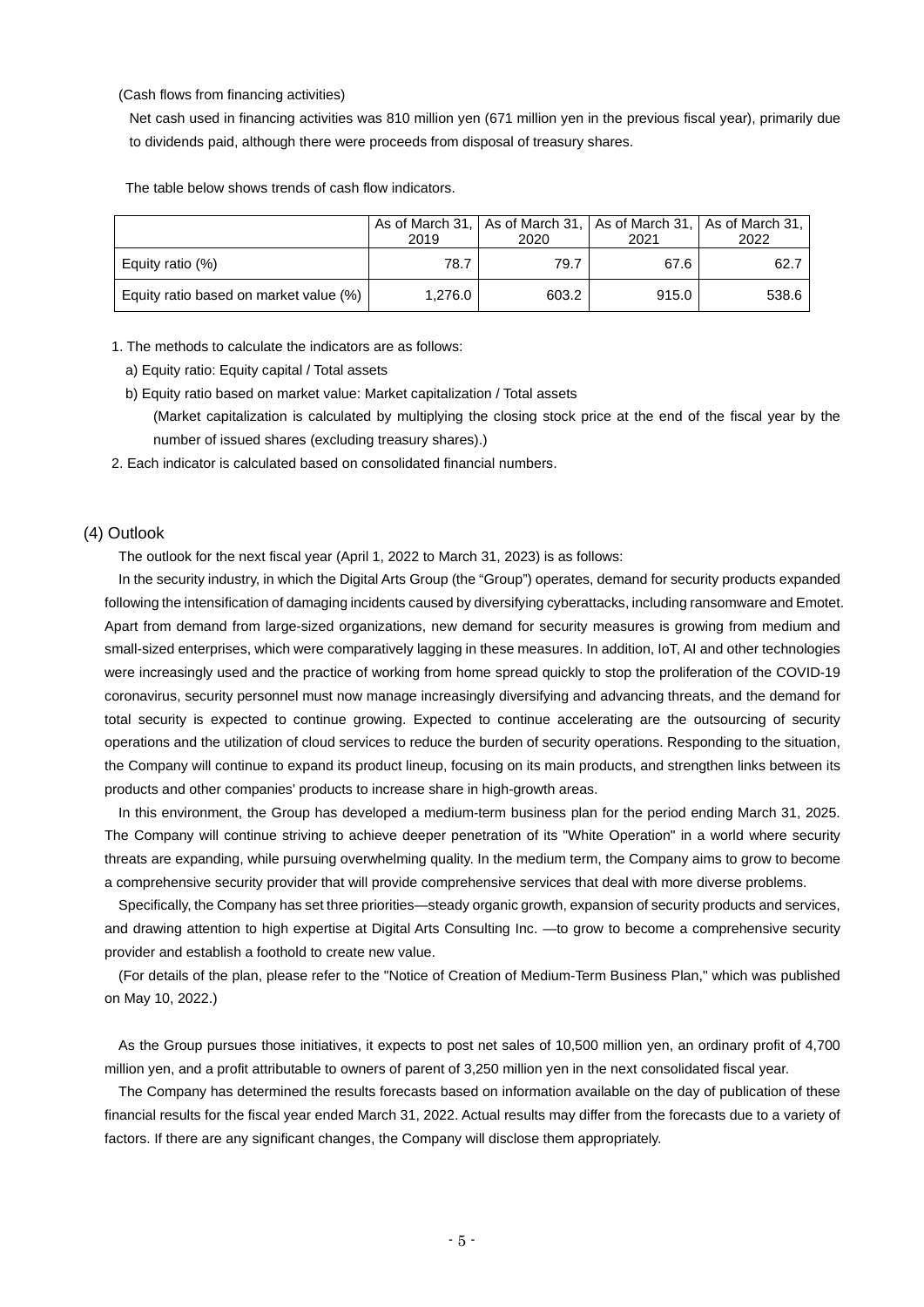## Results forecasts for the next fiscal year (consolidated)

|                                          | Net sales   | Ordinary profit | Profit attributable to owners<br>of parent |
|------------------------------------------|-------------|-----------------|--------------------------------------------|
|                                          | Million yen | Million yen     | Million yen                                |
| Year ending March 31, 2023<br>(forecast) | 10,500      | 4,700           | 3,250                                      |
| Year ended March 31, 2022<br>(results)   | 9,051       | 4,135           | 2,900                                      |

## Results forecasts for the next fiscal year (non-consolidated)

|                                          | Net sales   | Ordinary profit | Profit      |  |
|------------------------------------------|-------------|-----------------|-------------|--|
|                                          | Million yen | Million yen     | Million yen |  |
| Year ending March 31, 2023<br>(forecast) | 9,000       | 4,600           | 3,200       |  |
| Year ended March 31, 2022<br>(results)   | 8,003       | 4,052           | 2,832       |  |

(Figures shown are rounded down to the nearest million yen.)

Note: The forecasts above are based on information available on the day of publication of these financial results for the fiscal year ended March 31, 2022. Actual results may be different from the forecasts due to a variety of factors.

## 2. Basic Approach to Selection of Accounting Standards

The Group will prepare consolidated financial statements based on the Japan GAAP for some time to come, considering a comparison with consolidated financial statements for the previous fiscal year and with financial statements of other companies.

The Group will make an appropriate decision about the application of the International Financial Reporting Standards (IFRS), considering circumstances in Japan and overseas.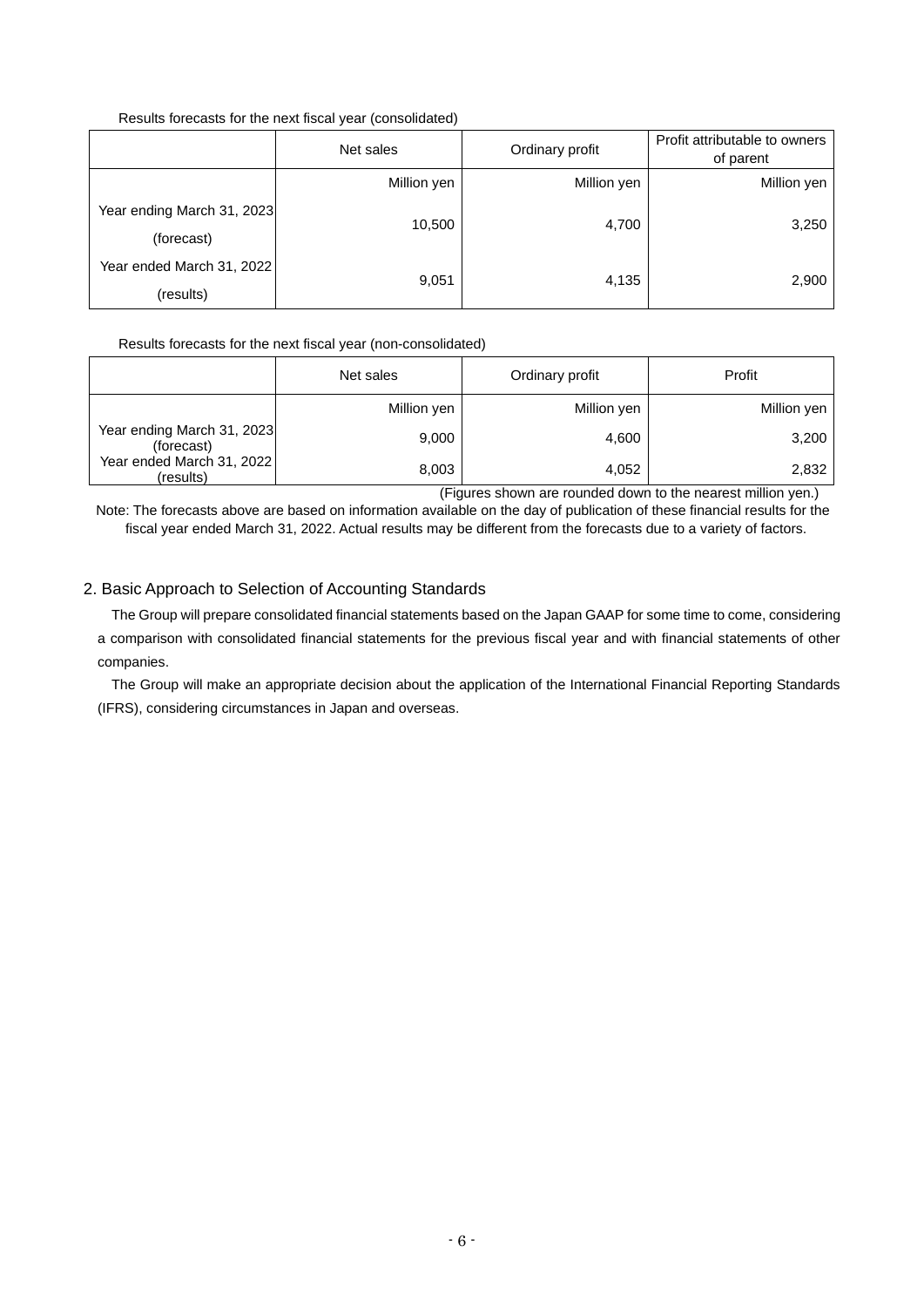# 3. Consolidated Financial Statements and Primary Notes

# (1) Consolidated balance sheet

|                                       |                                       | (Million yen)                         |
|---------------------------------------|---------------------------------------|---------------------------------------|
|                                       | Fiscal 2021<br>(As of March 31, 2021) | Fiscal 2022<br>(As of March 31, 2022) |
| <b>Assets</b>                         |                                       |                                       |
| <b>Current assets</b>                 |                                       |                                       |
| Cash and deposits                     | 11,382                                | 15,773                                |
| Notes and accounts receivable - trade | 1,268                                 |                                       |
| Notes receivable - trade              |                                       | 74                                    |
| Accounts receivable - trade           |                                       | 1,142                                 |
| Finished goods                        | $\Omega$                              | 0                                     |
| Supplies                              | 3                                     | 3                                     |
| Other                                 | 70                                    | 111                                   |
| <b>Total current assets</b>           | 12,725                                | 17,105                                |
| Non-current assets                    |                                       |                                       |
| Property, plant and equipment         |                                       |                                       |
| <b>Buildings</b>                      | 220                                   | 220                                   |
| Accumulated depreciation              | (127)                                 | (132)                                 |
| Buildings, net                        | 92                                    | 88                                    |
| Vehicles                              | 18                                    | 18                                    |
| Accumulated depreciation              | (4)                                   | (9)                                   |
| Vehicles, net                         | 14                                    | 8                                     |
| Tools, furniture and fixtures         | 469                                   | 493                                   |
| Accumulated depreciation              | (369)                                 | (409)                                 |
| Tools, furniture and fixtures, net    | 99                                    | 83                                    |
| Land                                  | 26                                    | 26                                    |
| Construction in progress              | $\mathbf{0}$                          |                                       |
| Total property, plant and equipment   | 233                                   | 206                                   |
| Intangible assets                     |                                       |                                       |
| Software                              | 1,274                                 | 1,317                                 |
| Other                                 | 128                                   | 209                                   |
| Total intangible assets               | 1,403                                 | 1,526                                 |
| Investments and other assets          |                                       |                                       |
| Investment securities                 | 102                                   | 101                                   |
| Deferred tax assets                   | 123                                   | 96                                    |
| Other                                 | 268                                   | 304                                   |
| Total investments and other assets    | 493                                   | 503                                   |
| Total non-current assets              | 2,130                                 | 2,236                                 |
| <b>Total assets</b>                   | 14,856                                | 19,341                                |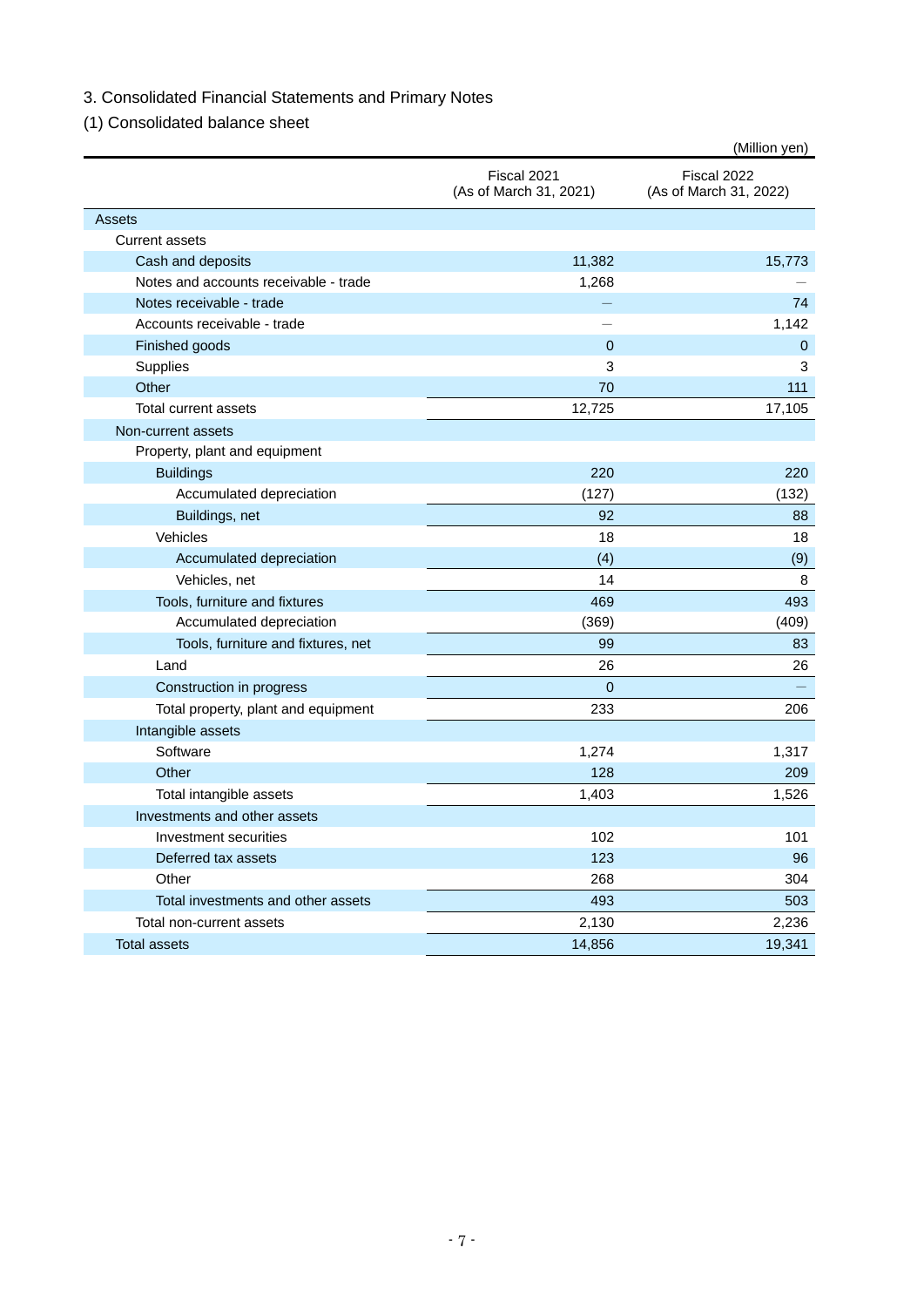|                                                 |                                       | (Million yen)                         |
|-------------------------------------------------|---------------------------------------|---------------------------------------|
|                                                 | Fiscal 2021<br>(As of March 31, 2021) | Fiscal 2022<br>(As of March 31, 2022) |
| Liabilities                                     |                                       |                                       |
| <b>Current liabilities</b>                      |                                       |                                       |
| Accounts payable - trade                        | 32                                    | 44                                    |
| Income taxes payable                            | 688                                   | 760                                   |
| Provision for bonuses                           | 194                                   | 95                                    |
| Advances received                               | 3,370                                 | 5,684                                 |
| Other                                           | 456                                   | 546                                   |
| <b>Total current liabilities</b>                | 4,743                                 | 7,130                                 |
| Non-current liabilities                         |                                       |                                       |
| Asset retirement obligations                    | 48                                    | 48                                    |
| Other                                           | $\overline{1}$                        | $\mathbf{1}$                          |
| Total non-current liabilities                   | 50                                    | 50                                    |
| <b>Total liabilities</b>                        | 4,793                                 | 7,181                                 |
| Net assets                                      |                                       |                                       |
| Shareholders' equity                            |                                       |                                       |
| Share capital                                   | 713                                   | 713                                   |
| Capital surplus                                 | 963                                   | 953                                   |
| Retained earnings                               | 8,699                                 | 10,758                                |
| <b>Treasury shares</b>                          | (342)                                 | (307)                                 |
| Total shareholders' equity                      | 10,034                                | 12,118                                |
| Accumulated other comprehensive income          |                                       |                                       |
| Foreign currency translation adjustment         | $\overline{7}$                        | 11                                    |
| Total accumulated other comprehensive<br>income | $\overline{7}$                        | 11                                    |
| Share acquisition rights                        | 8                                     | 12                                    |
| Non-controlling interests                       | 12                                    | 17                                    |
| Total net assets                                | 10,062                                | 12,159                                |
| Total liabilities and net assets                | 14,856                                | 19,341                                |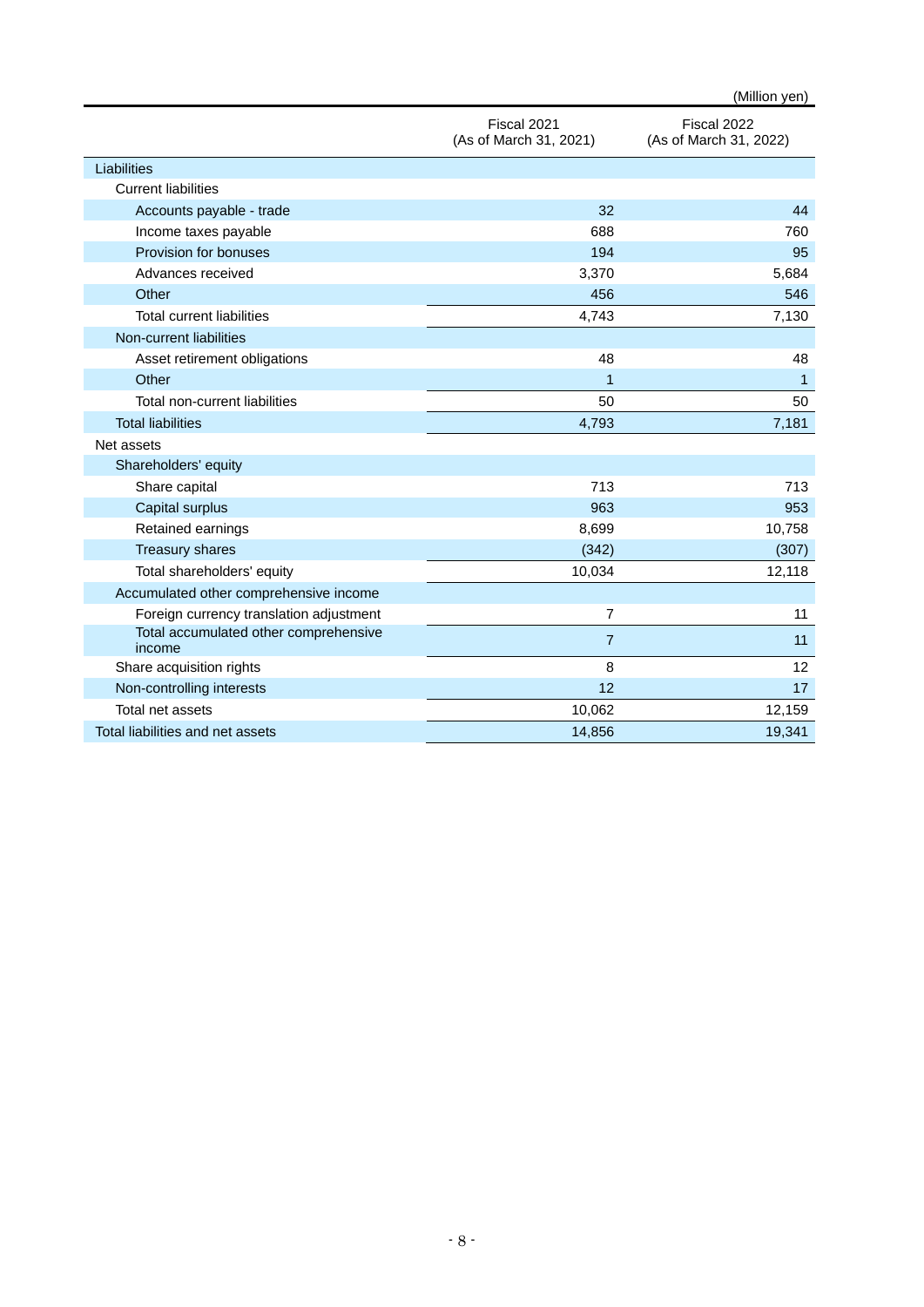(2) Consolidated statement of income and consolidated statement of comprehensive income Consolidated statement of income

|                                                  |                                                          | (Million yen)                                            |
|--------------------------------------------------|----------------------------------------------------------|----------------------------------------------------------|
|                                                  | Fiscal 2021<br>(from April 1, 2020<br>to March 31, 2021) | Fiscal 2022<br>(from April 1, 2021<br>to March 31, 2022) |
| Net sales                                        | 6,825                                                    | 9,051                                                    |
| Cost of sales                                    | 1,946                                                    | 2,676                                                    |
| Gross profit                                     | 4,878                                                    | 6,374                                                    |
| Selling, general and administrative expenses     | 1,900                                                    | 2,248                                                    |
| Operating profit                                 | 2,977                                                    | 4,126                                                    |
| Non-operating income                             |                                                          |                                                          |
| Interest income                                  | $\Omega$                                                 | $\mathbf{0}$                                             |
| Foreign exchange gains                           | $\overline{7}$                                           | 6                                                        |
| Gain on forfeiture of unclaimed dividends        | 1                                                        | $\mathbf{1}$                                             |
| Miscellaneous income                             | 4                                                        | $\pmb{0}$                                                |
| Total non-operating income                       | 14                                                       | 8                                                        |
| Non-operating expenses                           |                                                          |                                                          |
| Miscellaneous loss                               | $\mathbf 0$                                              |                                                          |
| Total non-operating expenses                     | 0                                                        |                                                          |
| Ordinary profit                                  | 2,991                                                    | 4,135                                                    |
| Extraordinary income                             |                                                          |                                                          |
| Gain on reversal of share acquisition rights     | 9                                                        | $\mathbf{1}$                                             |
| Gain on sales of non-current assets              | 3                                                        | 0                                                        |
| Total extraordinary income                       | 12                                                       | $\mathbf{1}$                                             |
| <b>Extraordinary losses</b>                      |                                                          |                                                          |
| Loss on retirement of non-current assets         | $\overline{0}$                                           | $\mathbf{0}$                                             |
| Loss on liquidation of subsidiaries              | $\overline{2}$                                           |                                                          |
| Total extraordinary losses                       | $\overline{2}$                                           | $\mathbf 0$                                              |
| Profit before income taxes                       | 3,001                                                    | 4,136                                                    |
| Income taxes - current                           | 977                                                      | 1,203                                                    |
| Income taxes - deferred                          | (37)                                                     | 26                                                       |
| Total income taxes                               | 939                                                      | 1,229                                                    |
| Profit                                           | 2,062                                                    | 2,906                                                    |
| Profit attributable to non-controlling interests | $\overline{2}$                                           | 5                                                        |
| Profit attributable to owners of parent          | 2.059                                                    | 2.900                                                    |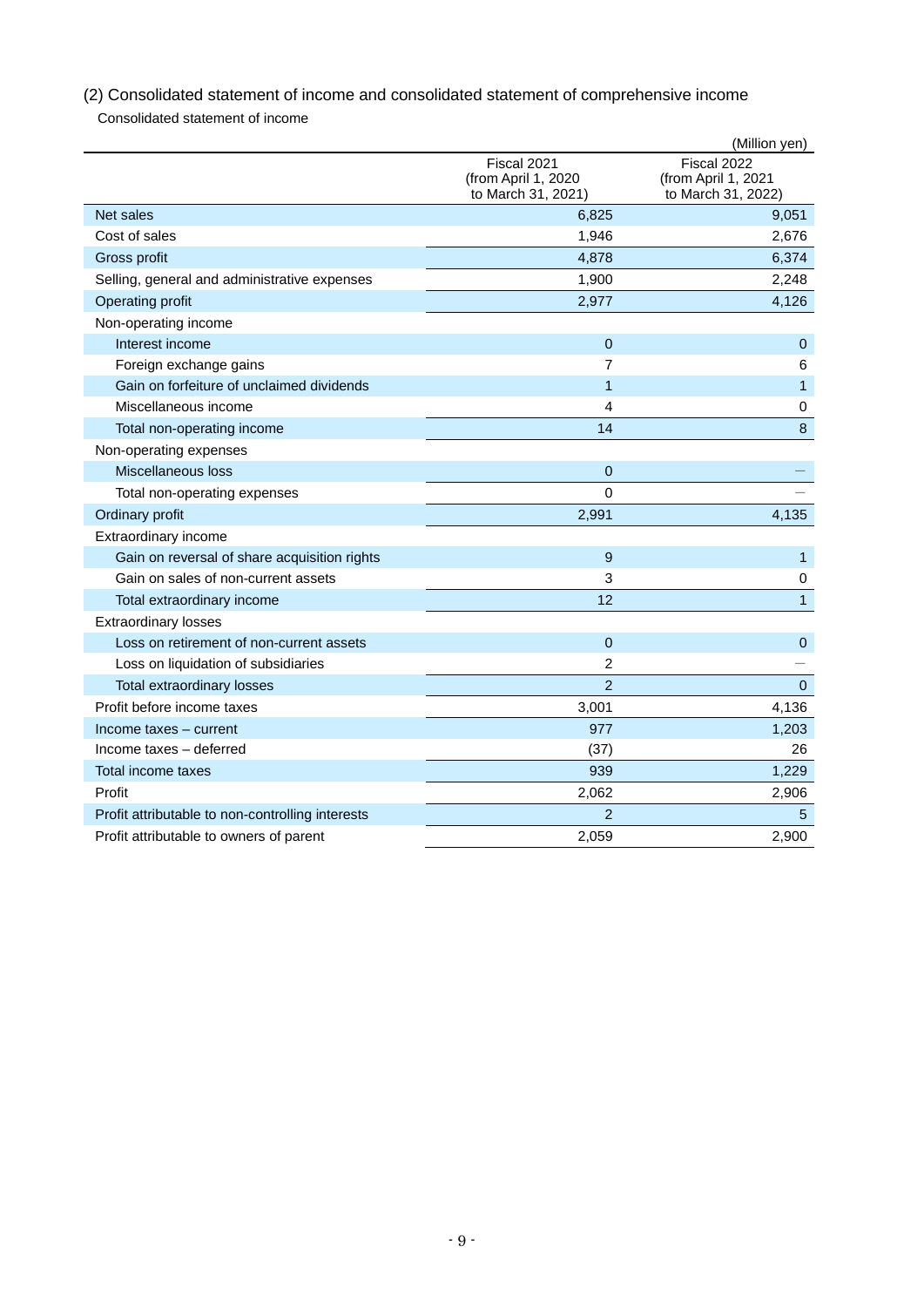## Consolidated statement of comprehensive income

|                                                                    |                                                           | (Million yen)                                             |
|--------------------------------------------------------------------|-----------------------------------------------------------|-----------------------------------------------------------|
|                                                                    | Fiscal 2021<br>(from April 1, 2020)<br>to March 31, 2021) | Fiscal 2022<br>(from April 1, 2021)<br>to March 31, 2022) |
| Profit                                                             | 2,062                                                     | 2,906                                                     |
| Other comprehensive income                                         |                                                           |                                                           |
| Foreign currency translation adjustment                            |                                                           | 3                                                         |
| Total other comprehensive income                                   |                                                           | 3                                                         |
| Comprehensive income                                               | 2,063                                                     | 2,910                                                     |
| Comprehensive income attributable to                               |                                                           |                                                           |
| Comprehensive income attributable to owners of<br>parent           | 2,061                                                     | 2,904                                                     |
| Comprehensive income attributable to non-<br>controlling interests | 2                                                         | 5                                                         |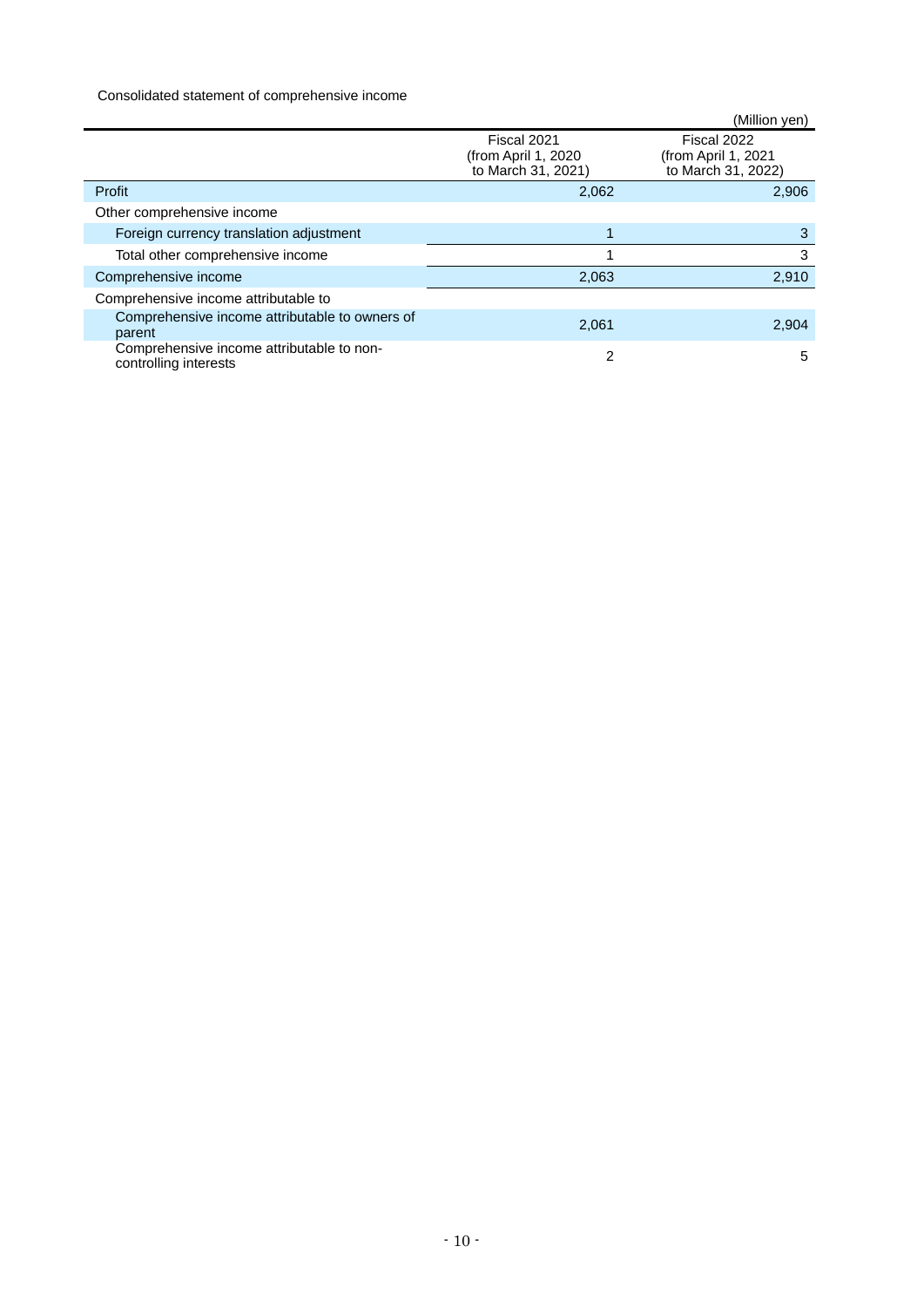# (3) Consolidated statement of changes in equity

Fiscal 2021 (from April 1, 2020 to March 31, 2021)

## (Million yen)

|                                                            |                  | Accumulated other<br>Shareholders' equity<br>comprehensive<br>income |                      |                    |                                   |                                   |                                                              |                 |                                                        |                     |
|------------------------------------------------------------|------------------|----------------------------------------------------------------------|----------------------|--------------------|-----------------------------------|-----------------------------------|--------------------------------------------------------------|-----------------|--------------------------------------------------------|---------------------|
|                                                            | Share<br>capital | Capital<br>surplus                                                   | Retained<br>earnings | Treasury<br>shares | Total<br>shareholde<br>rs' equity | Foreign<br>currency<br>adjustment | Total<br>ed other<br>translation comprehe<br>nsive<br>income | Share<br>rights | Non-<br>accumulat acquisition controlling<br>interests | Total net<br>assets |
| Balance at beginning of<br>period                          | 713              | 972                                                                  | 7,340                | (380)              | 8,646                             | 6                                 | 6                                                            | 18              | 9                                                      | 8,680               |
| Changes during period                                      |                  |                                                                      |                      |                    |                                   |                                   |                                                              |                 |                                                        |                     |
| Dividends of surplus                                       |                  |                                                                      | (700)                |                    | (700)                             |                                   |                                                              |                 |                                                        | (700)               |
| Profit attributable to<br>owners of parent                 |                  |                                                                      | 2,059                |                    | 2,059                             |                                   |                                                              |                 |                                                        | 2,059               |
| Disposal of treasury<br>shares                             |                  | (8)                                                                  |                      | 37                 | 29                                |                                   |                                                              |                 |                                                        | 29                  |
| Purchase of treasury<br>shares                             |                  |                                                                      |                      | (0)                | (0)                               |                                   |                                                              |                 |                                                        | (0)                 |
| Net changes in items<br>other than<br>shareholders' equity |                  |                                                                      |                      |                    |                                   | 1                                 | 1                                                            | (9)             | 2                                                      | (5)                 |
| Total changes during<br>period                             | -                | (8)                                                                  | 1,358                | 37                 | 1,387                             | 1                                 | 1                                                            | (9)             | 2                                                      | 1,382               |
| Balance at end of<br>period                                | 713              | 963                                                                  | 8,699                | (342)              | 10,034                            | 7                                 | 7                                                            | 8               | 12                                                     | 10,062              |

Fiscal 2022 (from April 1, 2021 to March 31, 2022)

|                                                            |                  |                      |                      |                    |                                   |                                              |                                                              |                 |                                                        | (Million yen)       |
|------------------------------------------------------------|------------------|----------------------|----------------------|--------------------|-----------------------------------|----------------------------------------------|--------------------------------------------------------------|-----------------|--------------------------------------------------------|---------------------|
|                                                            |                  | Shareholders' equity |                      |                    |                                   | Accumulated other<br>comprehensive<br>income |                                                              |                 |                                                        |                     |
|                                                            | Share<br>capital | Capital<br>surplus   | Retained<br>earnings | Treasury<br>shares | Total<br>shareholde<br>rs' equity | Foreign<br>currency<br>adjustment            | Total<br>ed other<br>translation comprehe<br>nsive<br>income | Share<br>rights | Non-<br>accumulat acquisition controlling<br>interests | Total net<br>assets |
| Balance at beginning of<br>period                          | 713              | 963                  | 8,699                | (342)              | 10,034                            | 7                                            | 7                                                            | 8               | 12                                                     | 10,062              |
| Changes during period                                      |                  |                      |                      |                    |                                   |                                              |                                                              |                 |                                                        |                     |
| Dividends of surplus                                       |                  |                      | (841)                |                    | (841)                             |                                              |                                                              |                 |                                                        | (841)               |
| Profit attributable to<br>owners of parent                 |                  |                      | 2,900                |                    | 2,900                             |                                              |                                                              |                 |                                                        | 2,900               |
| Disposal of treasury<br>shares                             |                  | (9)                  |                      | 35                 | 25                                |                                              |                                                              |                 |                                                        | 25                  |
| Purchase of treasury<br>shares                             |                  |                      |                      | (0)                | (0)                               |                                              |                                                              |                 |                                                        | (0)                 |
| Net changes in items<br>other than<br>shareholders' equity |                  |                      |                      |                    |                                   | 3                                            | 3                                                            | 3               | 5                                                      | 13                  |
| Total changes during<br>period                             |                  | (9)                  | 2,059                | 34                 | 2,084                             | 3                                            | 3                                                            | 3               | 5                                                      | 2,097               |
| Balance at end of<br>period                                | 713              | 953                  | 10,758               | (307)              | 12,118                            | 11                                           | 11                                                           | 12              | 17                                                     | 12,159              |

 $(Million (on)$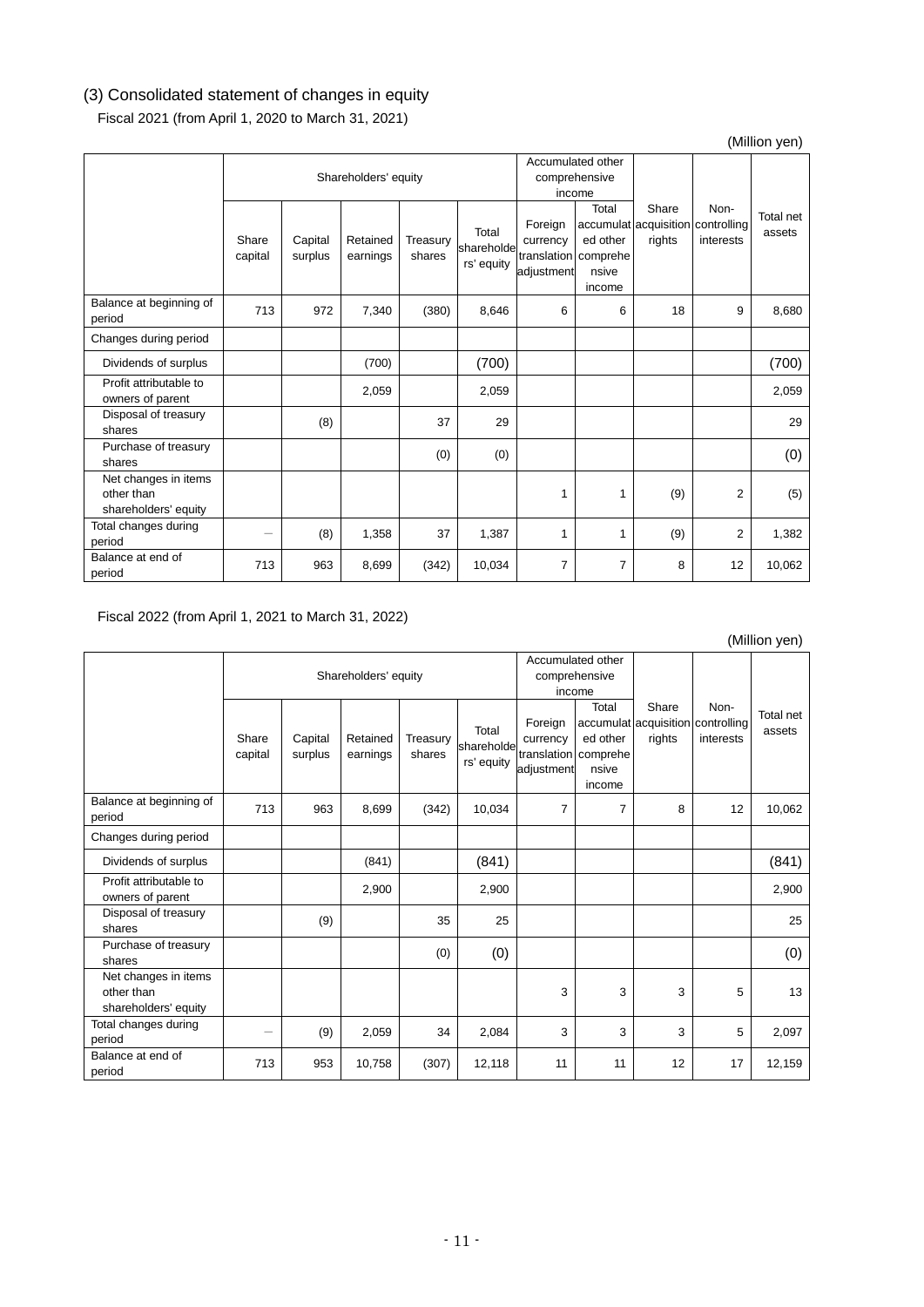# (4) Consolidated statement of cash flows

|                                                                |                                                          | (Million yen)                                            |
|----------------------------------------------------------------|----------------------------------------------------------|----------------------------------------------------------|
|                                                                | Fiscal 2021<br>(from April 1, 2020<br>to March 31, 2021) | Fiscal 2022<br>(from April 1, 2021<br>to March 31, 2022) |
| Cash flows from operating activities                           |                                                          |                                                          |
| Profit before income taxes                                     | 3,001                                                    | 4,136                                                    |
| Depreciation                                                   | 859                                                      | 890                                                      |
| Increase (decrease) in provision for bonuses                   | 74                                                       | (98)                                                     |
| Interest income                                                | (0)                                                      | (0)                                                      |
| Foreign exchange losses (gains)                                | (9)                                                      | (6)                                                      |
| Gain on reversal of share acquisition rights                   | (9)                                                      | (1)                                                      |
| Loss on retirement of non-current assets                       | 0                                                        | 0                                                        |
| Loss (gain) on sales of non-current assets                     | (3)                                                      | (0)                                                      |
| Loss (gain) on liquidation of subsidiaries                     | $\overline{2}$                                           |                                                          |
| Decrease (increase) in trade receivables                       | 1,867                                                    | 2,364                                                    |
| Decrease (increase) in inventories                             | (2)                                                      | 0                                                        |
| Increase (decrease) in trade payables                          | $\overline{0}$                                           | 10                                                       |
| Increase (decrease) in accounts payable - other                | 15                                                       | 43                                                       |
| Decrease (increase) in other current assets                    | 9                                                        | (40)                                                     |
| Increase (decrease) in other current liabilities               | 165                                                      | 38                                                       |
| Other                                                          | 6                                                        | (27)                                                     |
| Subtotal                                                       | 5,977                                                    | 7,309                                                    |
| Interest and dividends received                                | $\Omega$                                                 | $\Omega$                                                 |
| Income taxes paid                                              | (757)                                                    | (1, 140)                                                 |
| Net cash provided by (used in) operating activities            | 5,221                                                    | 6,169                                                    |
| Cash flows from investing activities                           |                                                          |                                                          |
| Purchase of property, plant and equipment                      | (48)                                                     | (17)                                                     |
| Proceeds from sale of property, plant and<br>equipment         | 6                                                        | 0                                                        |
| Purchase of intangible assets                                  | (787)                                                    | (961)                                                    |
| Liquidation of subsidiaries                                    | (1)                                                      |                                                          |
| Net cash provided by (used in) investing activities            | (830)                                                    | (978)                                                    |
| Cash flows from financing activities                           |                                                          |                                                          |
| Proceeds from disposal of treasury shares                      | 28                                                       | 25                                                       |
| Purchase of treasury shares                                    | (0)                                                      | (0)                                                      |
| Proceeds from issuance of share acquisition<br>rights          |                                                          | 5                                                        |
| Dividends paid                                                 | (699)                                                    | (840)                                                    |
| Net cash provided by (used in) financing activities            | (671)                                                    | (810)                                                    |
| Effect of exchange rate change on cash and cash<br>equivalents | 10                                                       | 10                                                       |
| Net increase (decrease) in cash and cash equivalents           | 3,730                                                    | 4,391                                                    |
| Cash and cash equivalents at beginning of period               | 7,651                                                    | 11,382                                                   |
| Cash and cash equivalents at end of period                     | 11,382                                                   | 15,773                                                   |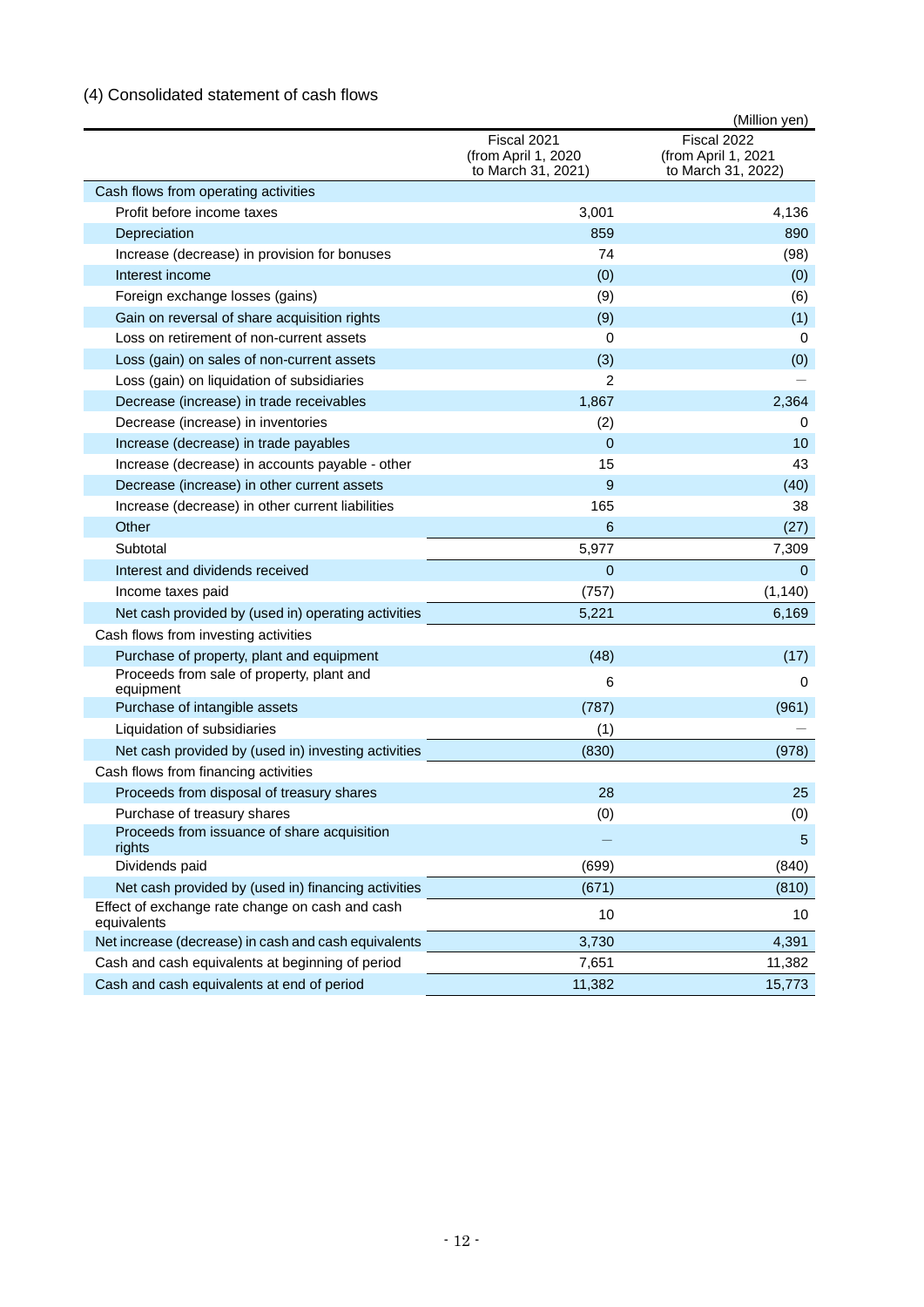## (5) Notes to consolidated financial statements

(Notes on the premise of a going concern)

There are no applicable matters.

- (Significant matters that serve as the basis for the preparation of consolidated financial statements)
- 1. Matters related to the scope of consolidation
- (1) Number of consolidated subsidiaries: 4
	- Names of consolidated subsidiaries Digital Arts Consulting Inc. Digital Arts America, Inc. Digital Arts Asia Pacific Pte. Ltd. Digital Arts Europe Limited
- (2) Names, etc. of non-consolidated subsidiaries There are no applicable matters.
- 2. Matters related to the application of the equity method
	- (1) Number of non-consolidated subsidiaries to which the equity method is applied: ―
	- (2) Names, etc. of non-consolidated subsidiaries to which the equity method is not applied There are no applicable matters.
- 3. Fiscal years of consolidated subsidiaries

The fiscal year end of all consolidated subsidiaries is the same as the end of the consolidated fiscal year.

## 4. Matters related to accounting policies

- (1) Valuation standards and valuation methods for significant assets
	- A. Securities
		- (a) Bonds held for maturity

The amortized cost method (interest method) is applied.

- B. Inventories
	- (a) Finished goods

The gross average cost method is applied. (The balance sheet amount is calculated by the book value writedown method based on reduction in profitability.)

- (2) Depreciation/amortization method for significant depreciable/amortizable assets
- A. Property, plant and equipment
	- The declining balance method is applied.

The useful life and the residual value are calculated based on the same standards as those set out in the Corporation Tax Act. The straight-line method is applied for facilities attached to buildings acquired on April 1, 2016 or later.

B. Intangible assets

The straight-line method is applied.

The straight-line method based on the availability period in the company (five years) is used for software in the company. For software for sale in the market, a method based on estimated sales quantities (or revenue) or the remaining lifetime (three years) is used.

C. Long-term prepaid expenses

The straight-line method is applied.

The amortization period is calculated based on the same standards as those set out in the Corporation Tax Act.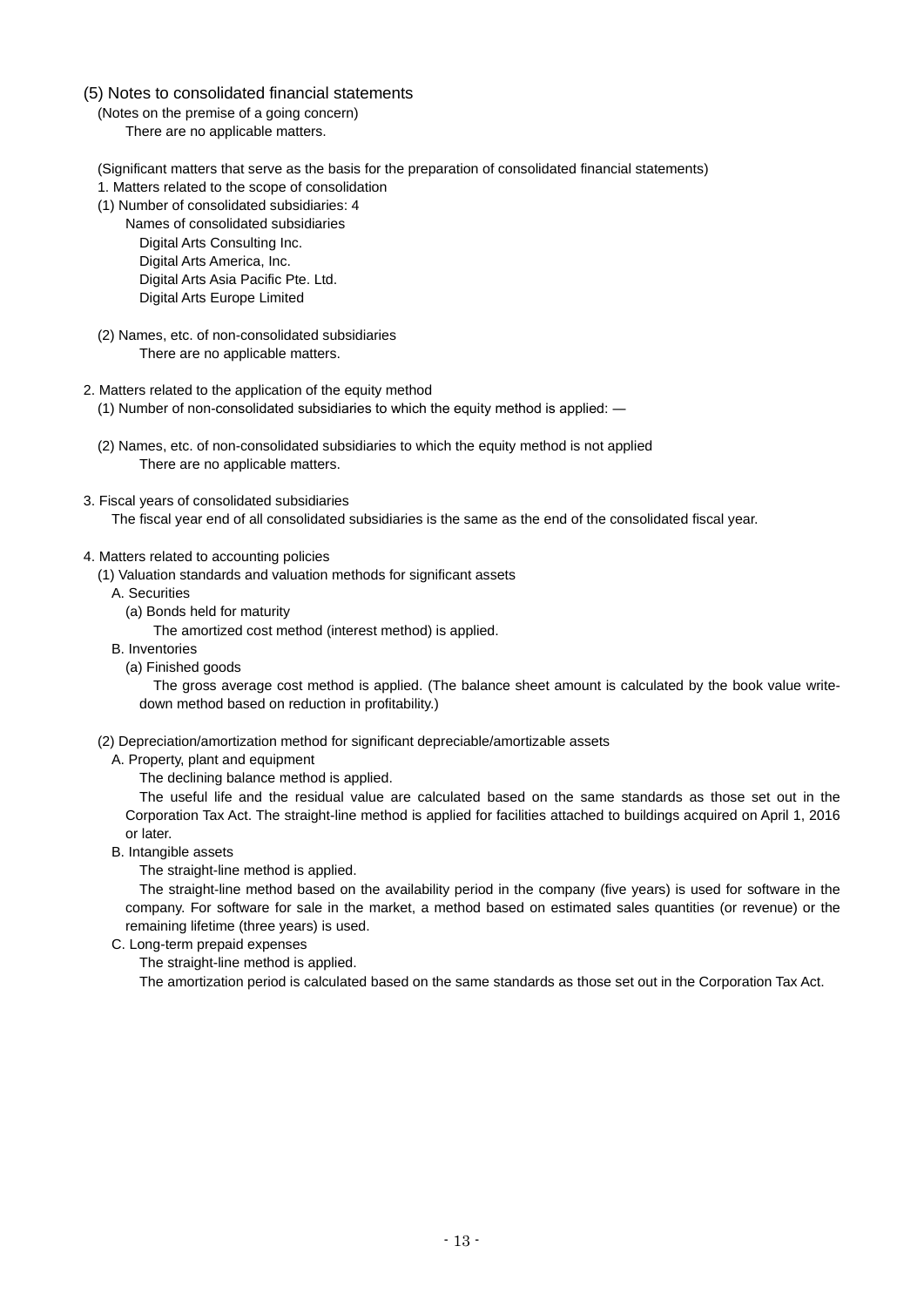#### (3) Standards for recognition of significant allowances

#### A. Provision for bonuses

For the payment of employees' bonuses, of the estimated payment amount, the amount to be paid in the consolidated fiscal year under review is posted.

#### (4) Accounting standards for significant income and expenses

The Company has begun applying the Accounting Standard for Revenue Recognition (ASBJ Statement No.29 issued on March 31, 2020) and the Implementation Guidance on Accounting Standard for Revenue Recognition (ASBJ Guidance No. 30 issued on March 31, 2020). Accordingly, the Company recognizes revenue in the amount expected to be received in exchange for promised goods or services at the point where control over such goods or services moves to customers.

Major performance obligations in major businesses and the normal time to recognize revenue are as described in (Matters concerning revenue recognition).

#### (5) Standards for translating significant assets or liabilities that are in foreign currency into yen

Monetary claims and obligations in foreign currency are translated into yen using the spot exchange rate on the consolidated settling day, and translation adjustments are treated as a profit or loss. Assets and liabilities at overseas subsidiaries, etc. are translated into yen using the spot exchange rate on the consolidated settling day. Revenue and expense are translated into yen using the average rate during the period, and translation adjustments are included in the foreign currency translation adjustment in net assets.

#### (6) Scope of funds in the consolidated statement of cash flows

Funds in the consolidated statement of cash flows (cash and cash equivalents) consist of cash on hand, deposits that can be withdrawn as needed, and short-term investments that can be realized easily and only have insignificant value fluctuation risk and whose redemption date arrives within three months of the acquisition date.

#### (Change in accounting policy)

(Application of Accounting Standard for Revenue Recognition, etc.)

The Company began applying the Accounting Standard for Revenue Recognition (ASBJ Statement No.29 issued on March 31, 2020; hereinafter, "Accounting Standard for Revenue Recognition") and the like from the beginning of the current fiscal year. Accordingly, the Company recognizes revenue in the amount expected to be received in exchange for promised goods or services at the point where control over such goods or services moves to customers.

As a result, sales rebates, which were previously recorded as selling, general and administrative expenses, are now deducted from sales. The application of the Accounting Standard for Revenue Recognition, etc. is subject to the transitional treatment provided for in the proviso of Paragraph 84 of the Accounting Standard for Revenue Recognition. The cumulative effect of the retrospective application, assuming the new accounting policy had been applied to periods prior to the beginning of the consolidated fiscal year under review was added to or subtracted from the beginning balance of retained earnings of the consolidated fiscal year under review. However, this did not have any impact on such beginning balance.

From the fiscal year under review, current assets included in notes and accounts receivable - trade in the consolidated balance sheet in the previous fiscal year are included in notes receivable - trade and accounts receivable - trade.

As a result, net sales and selling, general and administrative expenses for the consolidated fiscal year under review decreased, respectively, causing gross profit to fall. However, their declines produced insignificant effects, leaving operating profit, ordinary profit and profit before income taxes unaffected.

According to the transitional measures prescribed in paragraph 89-3 of the Accounting Standard for Revenue Recognition, there are no notes on "Matters concerning revenue recognition" pertaining to the results of the previous consolidated fiscal year.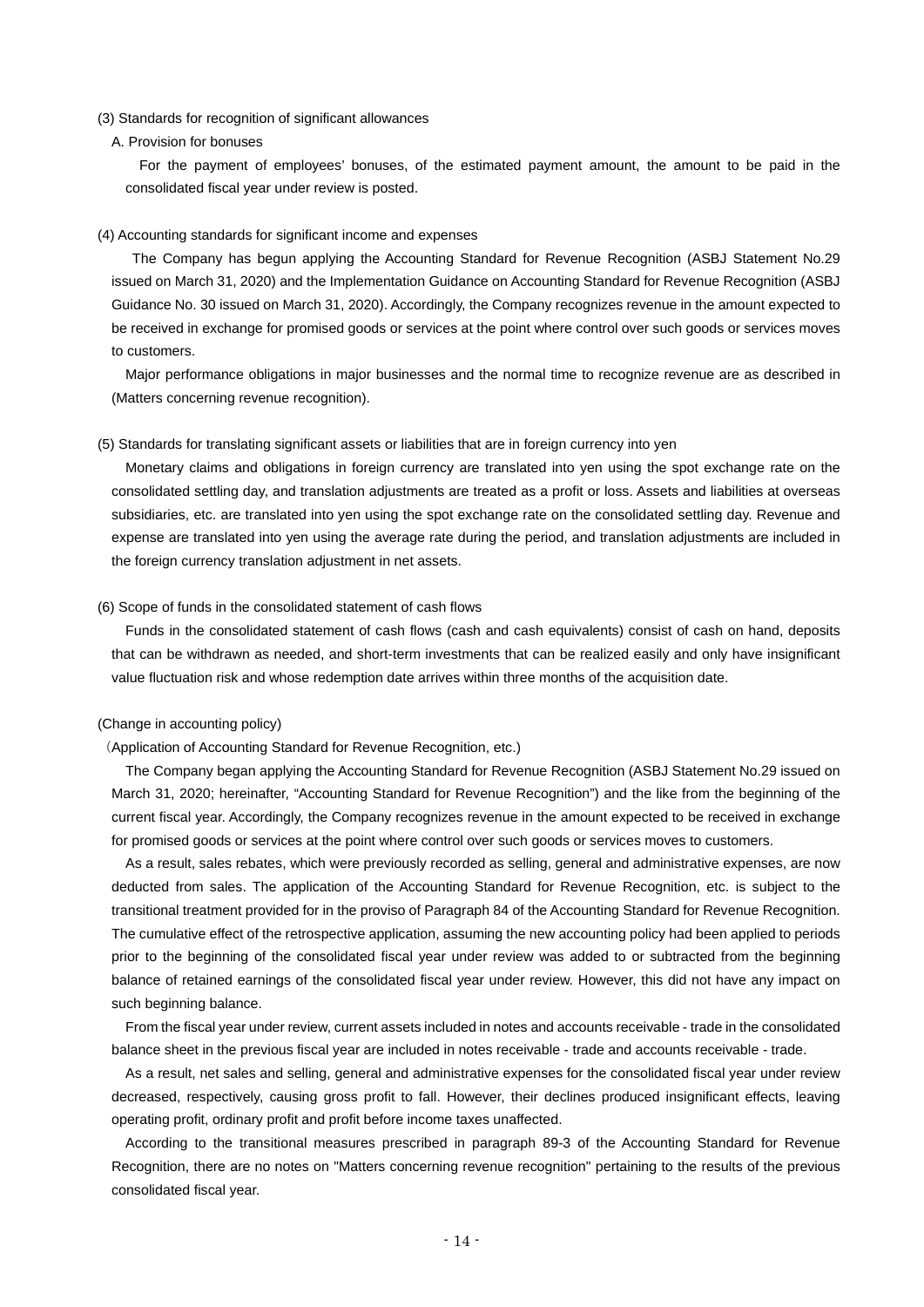(Changes in presentation methods)

(Application of the Accounting Standard for Fair Value Measurement)

The Company is applying the Accounting Standard for Fair Value Measurement (ASBJ Statement No. 30, July 4, 2019; "Fair Value Measurement Accounting Standard") from the beginning of the current fiscal year and has decided to apply new accounting policies under the Fair Value Measurement Accounting Standard, etc., following the transitional procedures set forth in Paragraph 19 of the Fair Value Measurement Accounting Standard and Paragraph 44-2 of the Accounting Standard for Financial Instruments (ASBJ Statement No. 10, July 4, 2019). The Company has decided also to add a note on a breakdown of financial instruments in different market price levels in (Financial instruments). In the note on a breakdown of financial instruments, a breakdown of financial instruments in the previous fiscal year is not included in accordance with the transitional procedures set out in Paragraph 7-4 of the Implementation Guidance on Disclosures about Fair Value of Financial Instruments (ASBJ Guidance No. 19, July 4, 2019).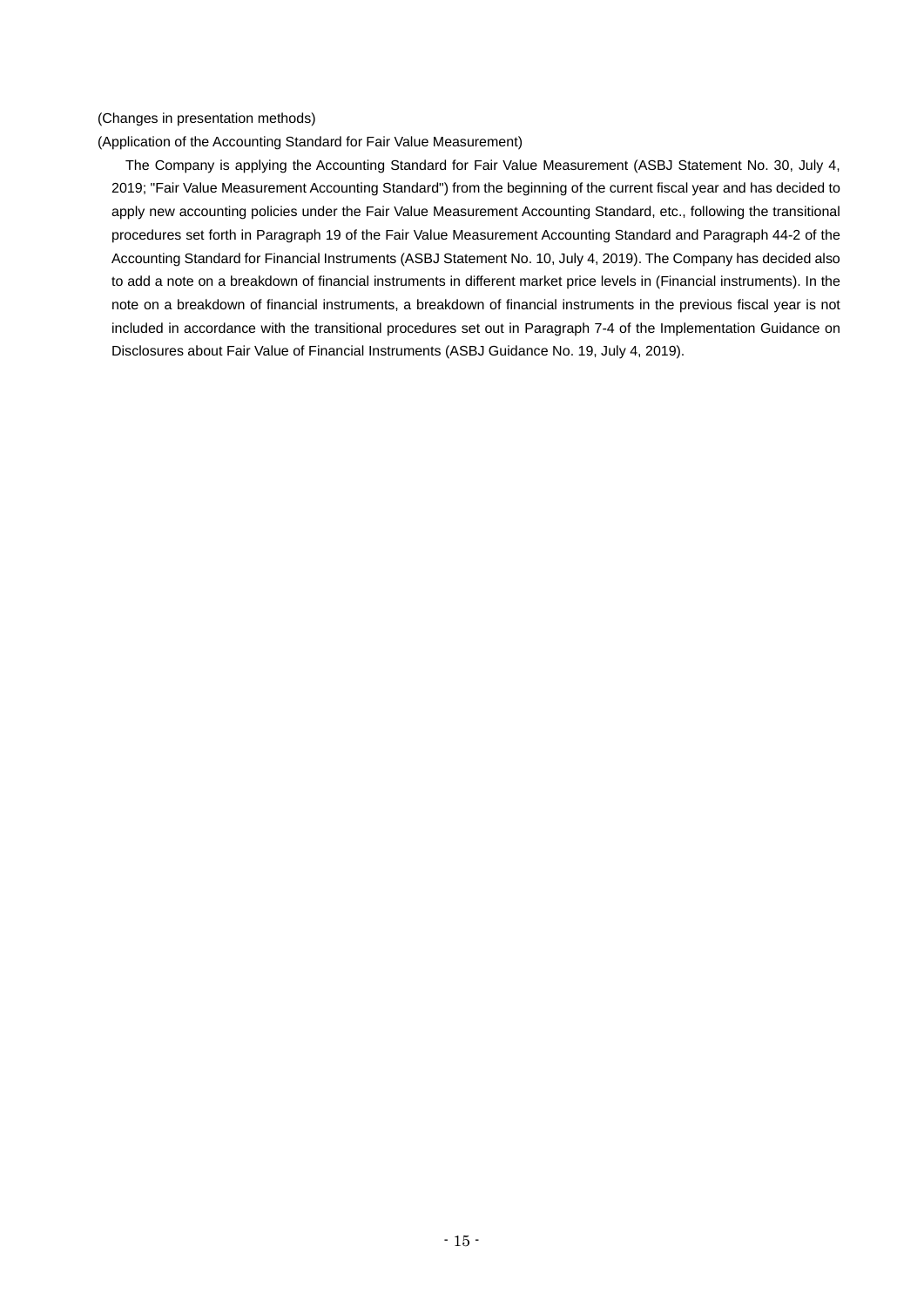## (Consolidated statement of income)

"Subsidy income" (0 million yen in the fiscal year under review), which was presented separately in the previous fiscal year, is included in "Other" in non-operating income in the fiscal year under review because of a decrease in significance in financial terms.

(Consolidated statement of income)

\*1. The major items of selling, general and administrative expenses and the amounts are as follows.

|                         | Fiscal 2021<br>(from April 1, 2020)<br>to March 31, 2021) | Fiscal 2022<br>(from April 1, 2021)<br>to March 31, 2022) |
|-------------------------|-----------------------------------------------------------|-----------------------------------------------------------|
| Advertising expenses    | 168million yen                                            | 239million yen                                            |
| Salaries and allowances | 631                                                       | 708                                                       |
| Provision for bonuses   | 110                                                       | 54                                                        |

\*2. Total amount of research and development expenses included in general and administrative expenses are as follows.

| Fiscal 2021          | Fiscal 2022          |
|----------------------|----------------------|
| (from April 1, 2020) | (from April 1, 2021) |
| to March 31, 2021)   | to March 31, 2022)   |
| 1 million yen        | 1 million yen        |

\*3. The details of loss on retirement of non-current assets are as follows.

|                               | Fiscal 2021<br>(from April 1, 2020)<br>to March 31, 2021) | Fiscal 2022<br>(from April 1, 2021)<br>to March 31, 2022) |  |
|-------------------------------|-----------------------------------------------------------|-----------------------------------------------------------|--|
| Tools, furniture and fixtures | Omillion yen                                              | $-$ million yen                                           |  |
| Software                      |                                                           |                                                           |  |
| Total                         |                                                           |                                                           |  |

\*4. Details of the loss on liquidation of subsidiaries are as follows.

Fiscal 2021 (from April 1, 2020 to March 31, 2021)

The loss on liquidation of subsidiaries resulted from the completion of the liquidation of Digital Arts Investment, Inc.

Fiscal 2022 (from April 1, 2021 to March 31, 2022)

There are no applicable matters.

(Consolidated statement of comprehensive income)

\*1. Reclassification adjustment and tax effect related to other comprehensive income

|                                                         | Fiscal 2021<br>(from April 1, 2020)<br>to March 31, 2021) | Fiscal 2022<br>(from April 1, 2021)<br>to March 31, 2022) |
|---------------------------------------------------------|-----------------------------------------------------------|-----------------------------------------------------------|
| translation<br>Foreign<br>currency<br>adjustment:       |                                                           |                                                           |
| Amount that occurred in the fiscal<br>year under review | 1 million yen                                             | 3million yen                                              |
| Reclassification adjustment                             |                                                           |                                                           |
| Before tax effect adjustment                            |                                                           | 3                                                         |
| Tax effect                                              |                                                           |                                                           |
| translation<br>Foreign currency<br>adiustment           |                                                           | 3                                                         |
| Total other comprehensive income                        |                                                           | 3                                                         |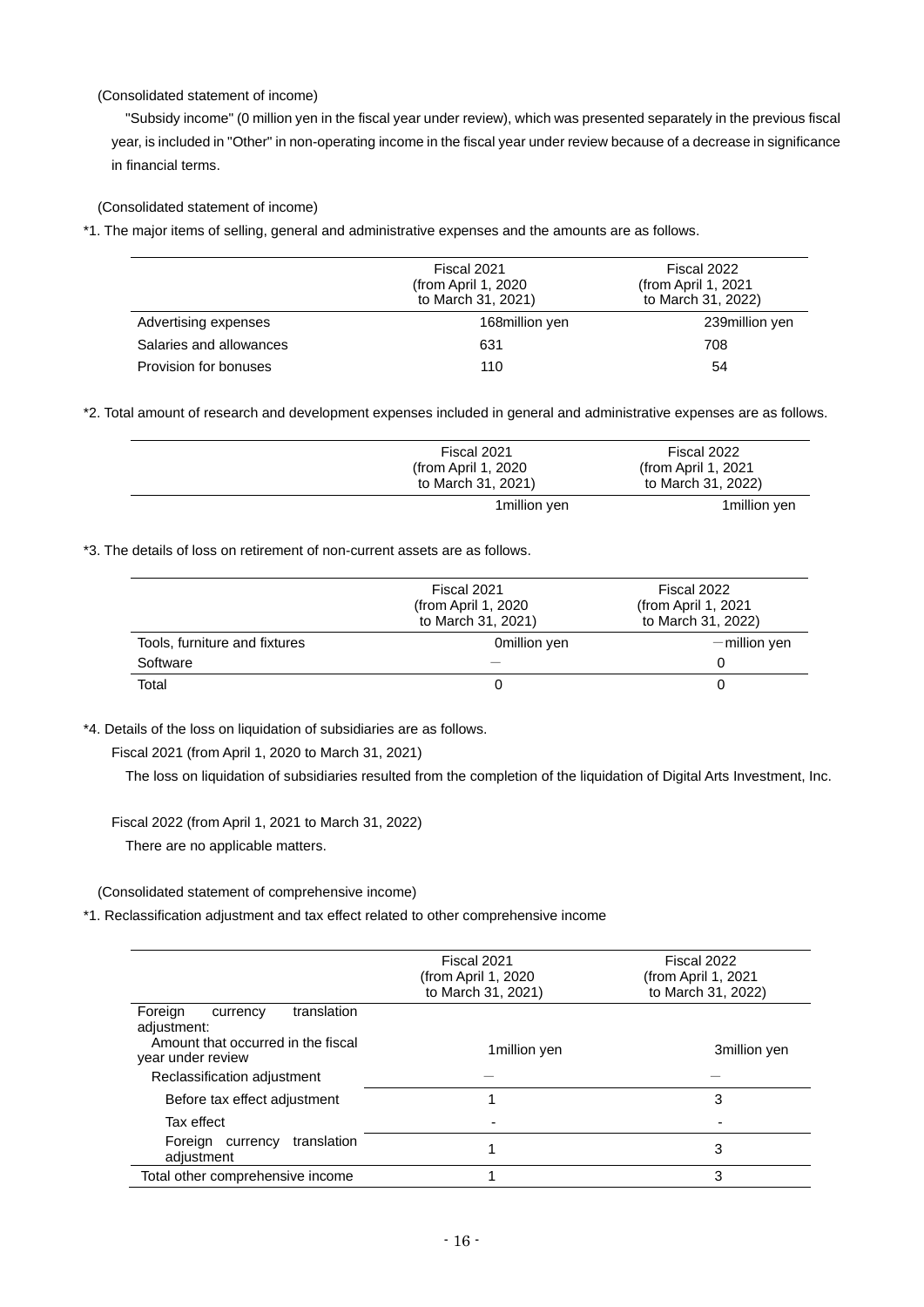(Consolidated statement of changes in equity)

Fiscal 2021 (from April 1, 2020 to March 31, 2021)

1. Class and number of issued shares and class and number of treasury shares

|                            | Number of shares at<br>beginning of<br>consolidated fiscal<br>year under review | shares during<br>consolidated fiscal<br>year under review | Increase in number of IDecrease in number of<br>shares during<br>consolidated fiscal<br>year under review | Number of shares at<br>end of consolidated<br>fiscal year under<br>review |
|----------------------------|---------------------------------------------------------------------------------|-----------------------------------------------------------|-----------------------------------------------------------------------------------------------------------|---------------------------------------------------------------------------|
| <b>Issued shares</b>       |                                                                                 |                                                           |                                                                                                           |                                                                           |
| Common shares              | 14,133,000                                                                      |                                                           |                                                                                                           | 14,133,000                                                                |
| Total                      | 14,133,000                                                                      |                                                           |                                                                                                           | 14,133,000                                                                |
| Treasury shares            |                                                                                 |                                                           |                                                                                                           |                                                                           |
| Common<br>shares<br>(Note) | 116.042                                                                         | 20                                                        | 11.600                                                                                                    | 104,462                                                                   |
| Total                      | 116,042                                                                         | 20                                                        | 11,600                                                                                                    | 104,462                                                                   |

(Note) An increase in the number of common shares in treasury shares, 20, is due to the purchase of treasury shares. A decrease in the number of treasury shares, 11,600, is due to the exercise of stock options.

2. Matters related to share acquisition rights and treasury share acquisition rights

|                                             |                                                 | Class of<br>shares                           | Number of shares to be acquired upon exercise of<br>share acquisition rights |                                  |                                                                 |                                                  | Amount at                                |
|---------------------------------------------|-------------------------------------------------|----------------------------------------------|------------------------------------------------------------------------------|----------------------------------|-----------------------------------------------------------------|--------------------------------------------------|------------------------------------------|
| Classification                              | Breakdown of share<br>acquisition rights        | underlying<br>share<br>acquisition<br>rights | Beginning of<br>fiscal year<br>under<br>review                               | Increase<br>year under<br>review | Decrease<br>during fiscal during fiscal<br>year under<br>review | End of fiscal year under<br>year under<br>review | end of fiscal<br>review<br>(million yen) |
| Reporting<br>company<br>(parent<br>company) | Share acquisition<br>rights as stock<br>options |                                              |                                                                              |                                  |                                                                 |                                                  | 8                                        |
|                                             | Total                                           |                                              |                                                                              |                                  |                                                                 |                                                  | 8                                        |

## 3. Matters related to dividends

(1) Dividends paid

| Resolution                                                  |               | Class of shares dividends (million<br>ven) | Total amount of Dividend per share<br>(yen) | Record date                            | Effective date |
|-------------------------------------------------------------|---------------|--------------------------------------------|---------------------------------------------|----------------------------------------|----------------|
| Annual<br>shareholders'<br>meeting on June<br>19, 2020      | Common shares | 350                                        | 25                                          | March 31, 2020                         | June 22, 2020  |
| <b>Board of Directors</b><br>meeting on<br>October 29, 2020 | Common shares | 350                                        |                                             | 25 September 30, 2020 December 2, 2020 |                |

(2) Of dividends whose record date is in the consolidated fiscal year under review, those whose effective date in the next consolidated fiscal year

| <b>Resolution</b>                                      | Class of<br>shares | Total amount<br>of dividends<br>(million yen) | Financial<br>source of<br>dividends | Dividend per<br>share (yen) | Record date    | Effective date |
|--------------------------------------------------------|--------------------|-----------------------------------------------|-------------------------------------|-----------------------------|----------------|----------------|
| Annual<br>shareholders'<br>meeting on June<br>22, 2021 | Common<br>shares   | 420                                           | Retained<br>earnings                | 30                          | March 31, 2021 | June 23, 2021  |

Fiscal 2022 (from April 1, 2021 to March 31, 2022)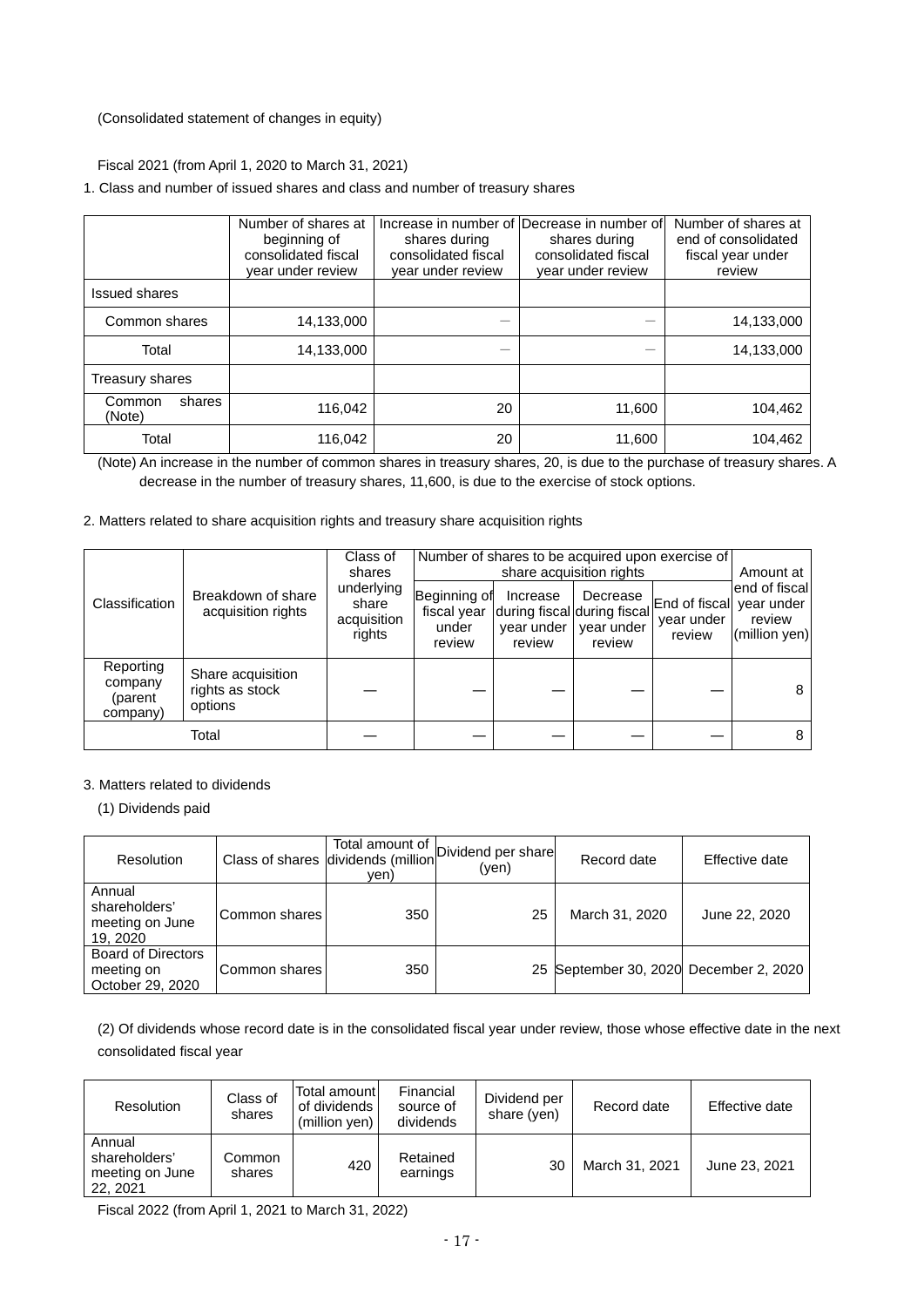1. Class and number of issued shares and class and number of treasury shares

|                         | Number of shares at<br>beginning of<br>consolidated fiscal<br>year under review | shares during<br>consolidated fiscal<br>year under review | Increase in number of IDecrease in number of<br>shares during<br>consolidated fiscal<br>year under review | Number of shares at<br>end of consolidated<br>fiscal year under<br>review |
|-------------------------|---------------------------------------------------------------------------------|-----------------------------------------------------------|-----------------------------------------------------------------------------------------------------------|---------------------------------------------------------------------------|
| <b>Issued shares</b>    |                                                                                 |                                                           |                                                                                                           |                                                                           |
| Common shares           | 14,133,000                                                                      |                                                           |                                                                                                           | 14,133,000                                                                |
| Total                   | 14,133,000                                                                      |                                                           |                                                                                                           | 14,133,000                                                                |
| Treasury shares         |                                                                                 |                                                           |                                                                                                           |                                                                           |
| Common shares<br>(Note) | 104,462                                                                         | 69                                                        | 10,800                                                                                                    | 93,731                                                                    |
| Total                   | 104,462                                                                         | 69                                                        | 10.800                                                                                                    | 93,731                                                                    |

(Note) An increase in the number of common shares in treasury shares, 69, is due to the purchase of treasury shares. A decrease in the number of treasury shares, 10,800, is due to the exercise of stock options.

2. Matters related to share acquisition rights and treasury share acquisition rights

|                                             |                                                 | Class of<br>shares                           | Number of shares to be acquired upon exercise of | Amount at                        |                                                                 |                                                  |                                          |
|---------------------------------------------|-------------------------------------------------|----------------------------------------------|--------------------------------------------------|----------------------------------|-----------------------------------------------------------------|--------------------------------------------------|------------------------------------------|
| Classification                              | Breakdown of share<br>acquisition rights        | underlying<br>share<br>acquisition<br>rights | Beginning of<br>fiscal year<br>under<br>review   | Increase<br>year under<br>review | Decrease<br>during fiscal during fiscal<br>year under<br>review | End of fiscal year under<br>year under<br>review | end of fiscal<br>review<br>(million yen) |
| Reporting<br>company<br>(parent<br>company) | Share acquisition<br>rights as stock<br>options |                                              |                                                  |                                  |                                                                 |                                                  | 12                                       |
|                                             | Total                                           |                                              |                                                  |                                  |                                                                 |                                                  | 12.                                      |

## 3. Matters related to dividends

(1) Dividends paid

| Resolution                                                  |               | Total amount of<br>Class of shares dividends (million<br>ven) | Dividend per share<br>(yen) | Record date           | Effective date   |
|-------------------------------------------------------------|---------------|---------------------------------------------------------------|-----------------------------|-----------------------|------------------|
| Annual<br>shareholders'<br>meeting on June<br>22, 2021      | Common shares | 420                                                           | 30                          | March 31, 2021        | June 23, 2021    |
| <b>Board of Directors</b><br>meeting on<br>October 28, 2021 | Common shares | 421                                                           | 30                          | September 30,<br>2021 | December 2, 2021 |

(2) Of dividends whose record date is in the consolidated fiscal year under review, those whose effective date in the next consolidated fiscal year

| Resolution                                             | Class of<br>shares | Total amount l<br>of dividends<br>(million yen) | Financial<br>source of<br>dividends | Dividend per<br>share (yen) | Record date    | Effective date |
|--------------------------------------------------------|--------------------|-------------------------------------------------|-------------------------------------|-----------------------------|----------------|----------------|
| Annual<br>shareholders'<br>meeting on June<br>21, 2022 | Common<br>shares   | 561                                             | Retained<br>earnings                | 40                          | March 31, 2022 | June 22, 2022  |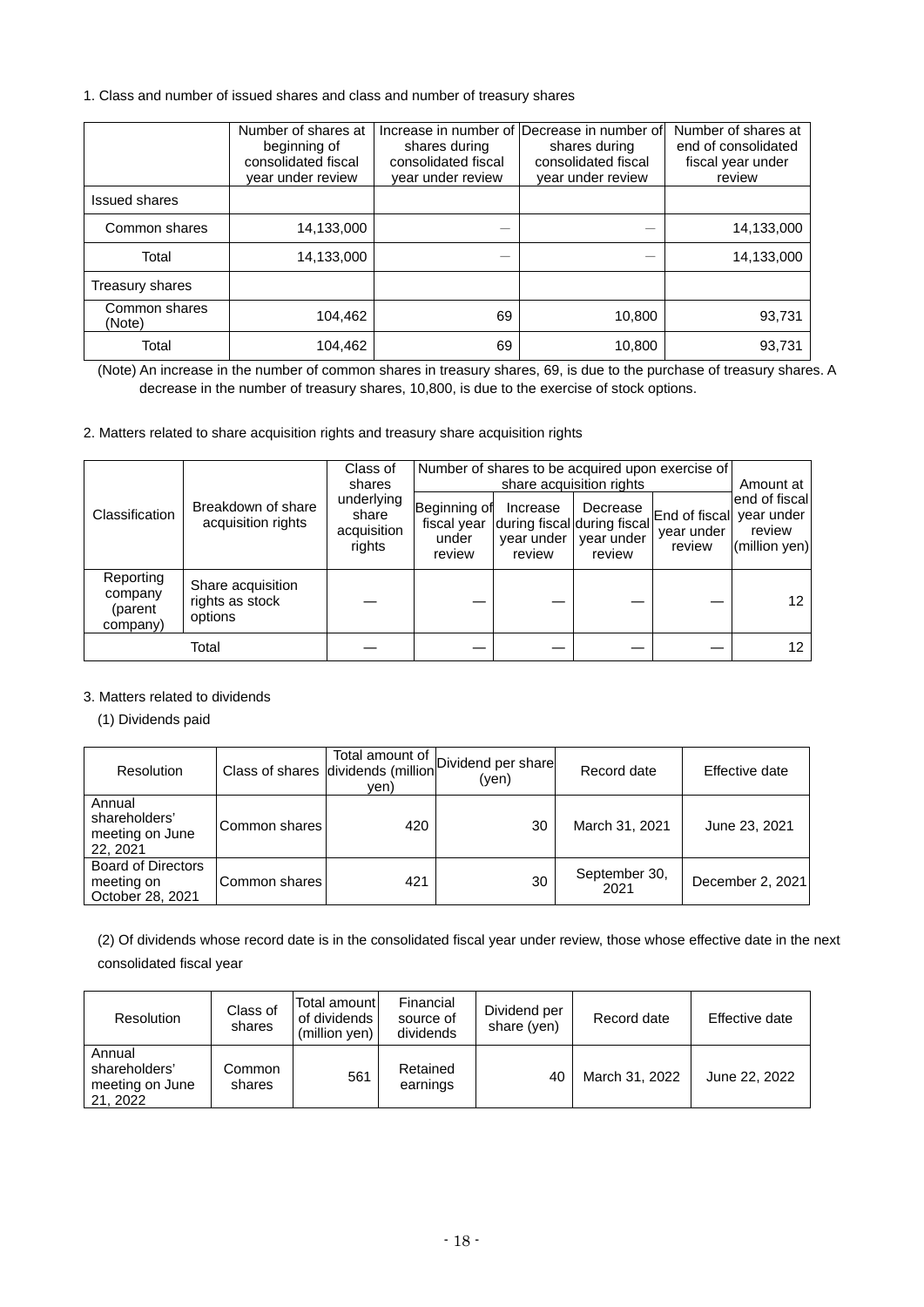(Consolidated statement of cash flows)

\*1. Cash and cash equivalents at the end of the fiscal year and their relationships with items in the consolidated balance sheets

|                           | Fiscal 2021<br>(from April 1, 2020)<br>to March 31, 2021) | Fiscal 2022<br>(from April 1, 2021)<br>to March 31, 2022) |
|---------------------------|-----------------------------------------------------------|-----------------------------------------------------------|
| Cash and deposit account  | 11,382million yen                                         | 15,773million yen                                         |
| Cash and cash equivalents | 11.382                                                    | 15.773                                                    |

(Financial instruments)

1. Matters related to the status of financial instruments

(1) Policy on financial instruments

The Group's fund management is centered on short-term deposits. The Group also invests in government bonds, which are very safe and highly rated corporate and other bonds.

(2) Description of financial instruments and their risks

Notes and accounts receivable-trade, operating receivables, are exposed to customers' credit risk. Investment securities are public and corporate bonds and are exposed to risks of fluctuations in market price.

### (3) Risk management system related to financial instruments

(i) Credit risk (risk related to business connections' contract non-performance) management

The sales management section and administrative department of the Company regularly monitor the status of operating receivables at the main trading partners under the Company's credit management regulations and control the due dates and balances for individual partners. In this way, the Company strives to identify concerns over collections caused by deterioration in partners' financial situation early and mitigate them. The Company conducts similar credit management at consolidated subsidiaries under its credit management regulations.

As for short-term fund management, the Company only uses bank deposits and investments in highly rated funds to avoid as much credit risk as possible.

(ii) Market risk (interest-rate fluctuation risk, etc.) management

The Company determines its fund management portfolio while expecting its financing needs, and avoids market risk as much as possible.

(iii) Management of liquidity risk in financing (risk of failure to pay on due dates)

The Company manages liquidity risk chiefly by having the administrative department create financial plans in a timely manner.

(4) Additional information on matters related to the market prices of financial instruments, etc.

The market prices of financial instruments are based on market prices and rationally calculated prices if no market prices are available. The calculated prices include variable factors, which may change if different assumptions are used.

2. Matters related to the market prices of financial instruments, etc.

Consolidated balance sheet amounts, market prices and differences between them are as follows: Cash is omitted. Deposits are also omitted because deposits are settled in a short period of time and their market prices are similar to their book values.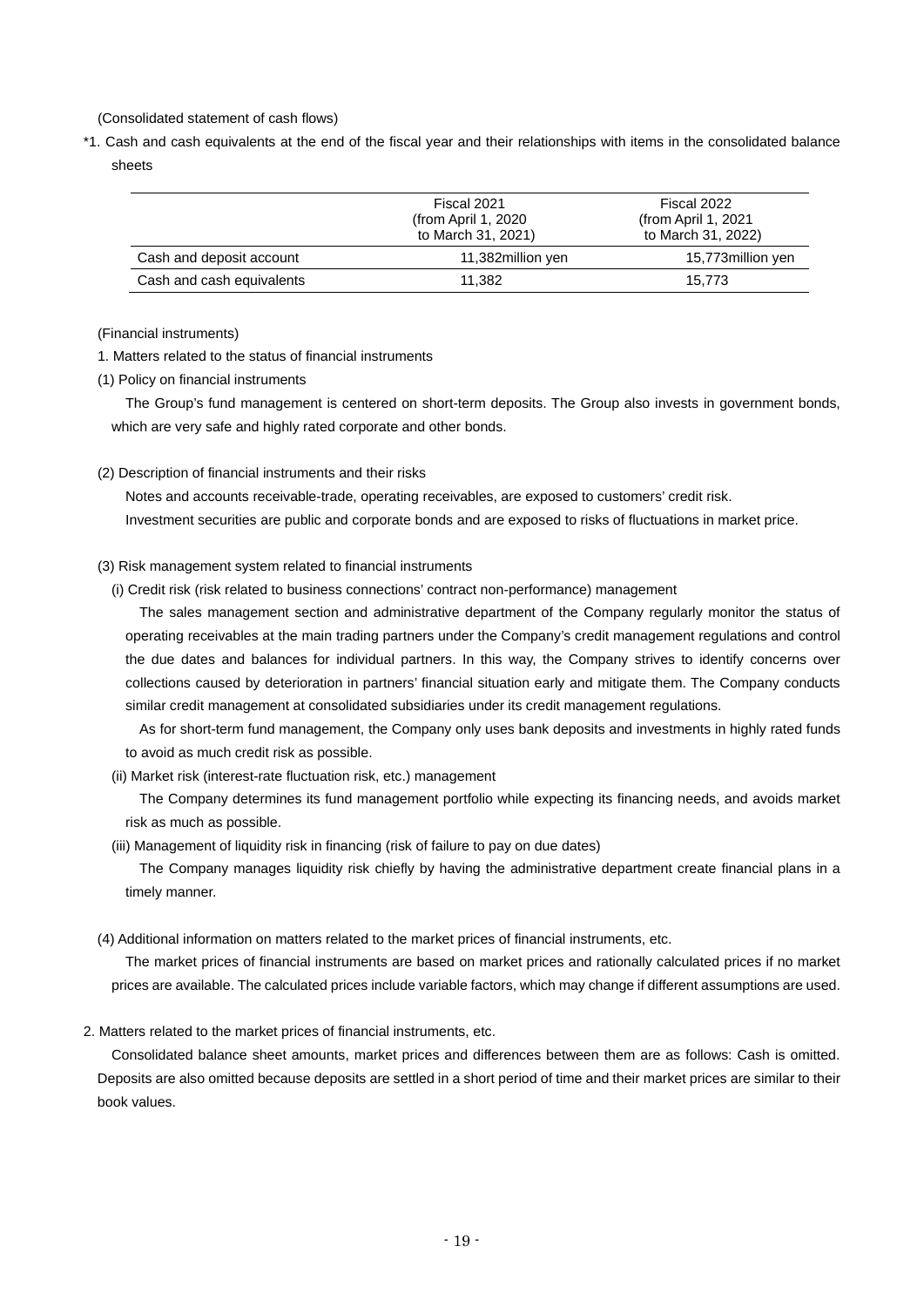## Fiscal 2021 (As of March 31, 2021)

|                                              | Consolidated balance<br>sheet amount<br>(million yen) | Market price (million yen) | Difference (million yen) |
|----------------------------------------------|-------------------------------------------------------|----------------------------|--------------------------|
| (1) Notes and accounts receivable -<br>trade | 1,268                                                 | 1,268                      |                          |
| (2) Investment securities                    |                                                       |                            |                          |
| Bonds held to maturity                       | 102                                                   | 102                        | (0)                      |
| <b>Total assets</b>                          | 1,370                                                 | 1,370                      | (0)                      |
| (1) Income taxes payable                     | 688                                                   | 688                        |                          |
| <b>Total liabilities</b>                     | 688                                                   | 688                        |                          |

Fiscal 2022 (As of March 31, 2022)

|                              | Consolidated balance<br>sheet amount<br>(million yen) | Market price (million yen) | Difference (million yen) |
|------------------------------|-------------------------------------------------------|----------------------------|--------------------------|
| (1) Notes receivable - trade | 74                                                    | 74                         |                          |
| (2) Accounts receivable      | 1,142                                                 | 1,142                      |                          |
| (3) Investment securities    |                                                       |                            |                          |
| Bonds held to maturity       | 101                                                   | 101                        | (0)                      |
| <b>Total assets</b>          | 1,318                                                 | 1,317                      | (0)                      |
| (1) Income taxes payable     | 760                                                   | 760                        |                          |
| <b>Total liabilities</b>     | 760                                                   | 760                        |                          |

(Note) Monetary claims and securities with maturity periods to be redeemed after the consolidated closing date Fiscal 2021 (As of March 31, 2021)

|                                              | Within a year year, within<br>(million yen) | More than a<br>five years<br>(million yen) | More than<br>five years,<br>within 10<br>years<br>(million yen) | More than 10<br>vears<br>(million yen) |
|----------------------------------------------|---------------------------------------------|--------------------------------------------|-----------------------------------------------------------------|----------------------------------------|
| Cash and deposits                            | 11,382                                      |                                            |                                                                 |                                        |
| Notes and accounts receivable - trade        | 1,268                                       |                                            |                                                                 |                                        |
| Investment securities                        |                                             |                                            |                                                                 |                                        |
| Bonds held to maturity                       |                                             |                                            |                                                                 |                                        |
| (1) Government bonds, local government bonds |                                             |                                            |                                                                 |                                        |
| (2) Corporate bonds                          |                                             | 100                                        |                                                                 |                                        |
| Total                                        | 12,650                                      | 100                                        |                                                                 |                                        |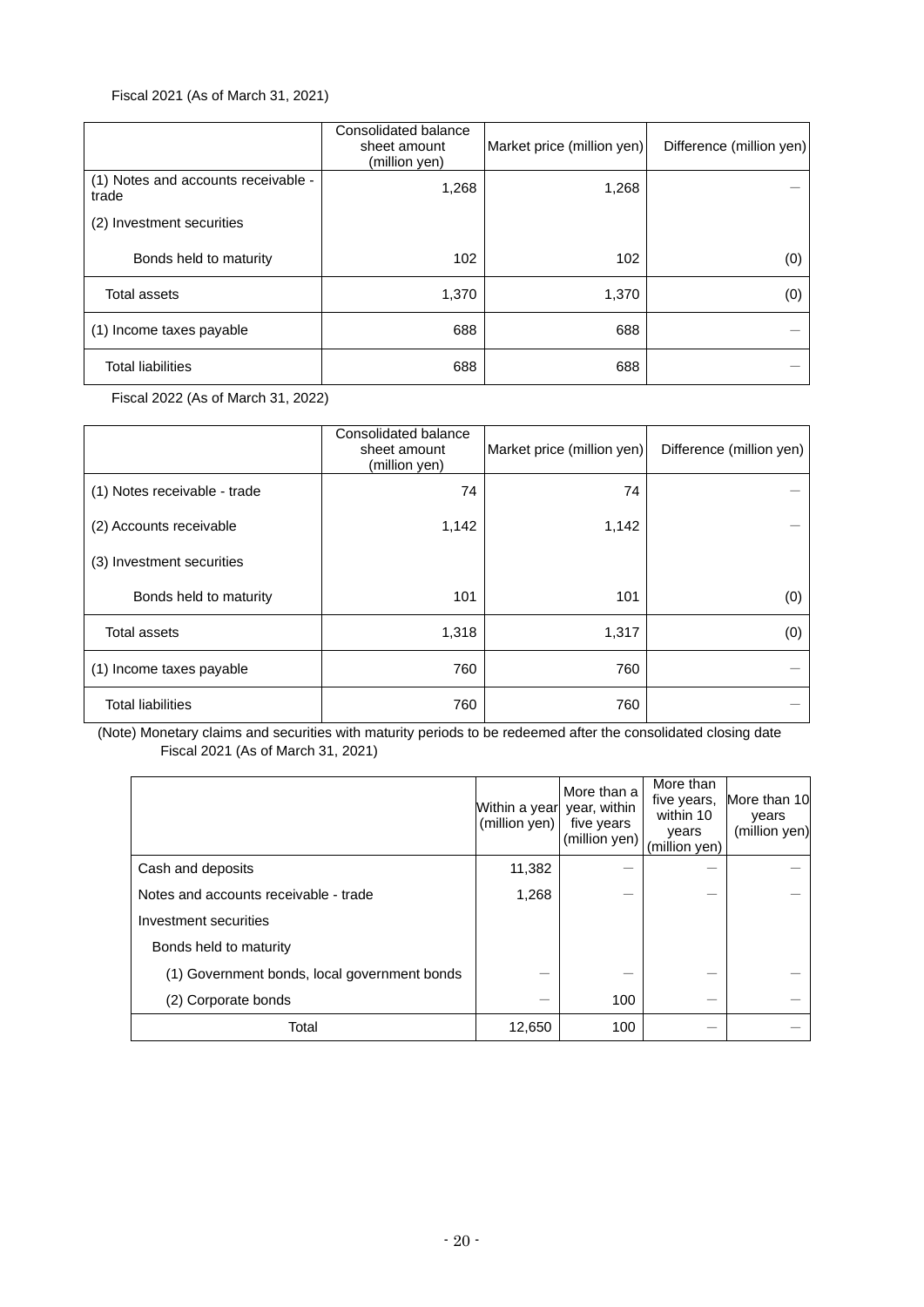## Fiscal 2022 (As of March 31, 2022)

|                                              | Within a year<br>(million yen) | More than a<br>year, within<br>five years<br>(million yen) | More than<br>five years,<br>within 10<br>years<br>(million yen) | More than 10<br>years<br>(million yen) |
|----------------------------------------------|--------------------------------|------------------------------------------------------------|-----------------------------------------------------------------|----------------------------------------|
| Cash and deposits                            | 15,773                         |                                                            |                                                                 |                                        |
| Notes receivable - trade                     | 74                             |                                                            |                                                                 |                                        |
| Accounts receivable - trade                  | 1,142                          |                                                            |                                                                 |                                        |
| Investment securities                        |                                |                                                            |                                                                 |                                        |
| Bonds held to maturity                       |                                |                                                            |                                                                 |                                        |
| (1) Government bonds, local government bonds |                                |                                                            |                                                                 |                                        |
| (2) Corporate bonds                          |                                | 100                                                        |                                                                 |                                        |
| Total                                        | 16,989                         | 100                                                        |                                                                 |                                        |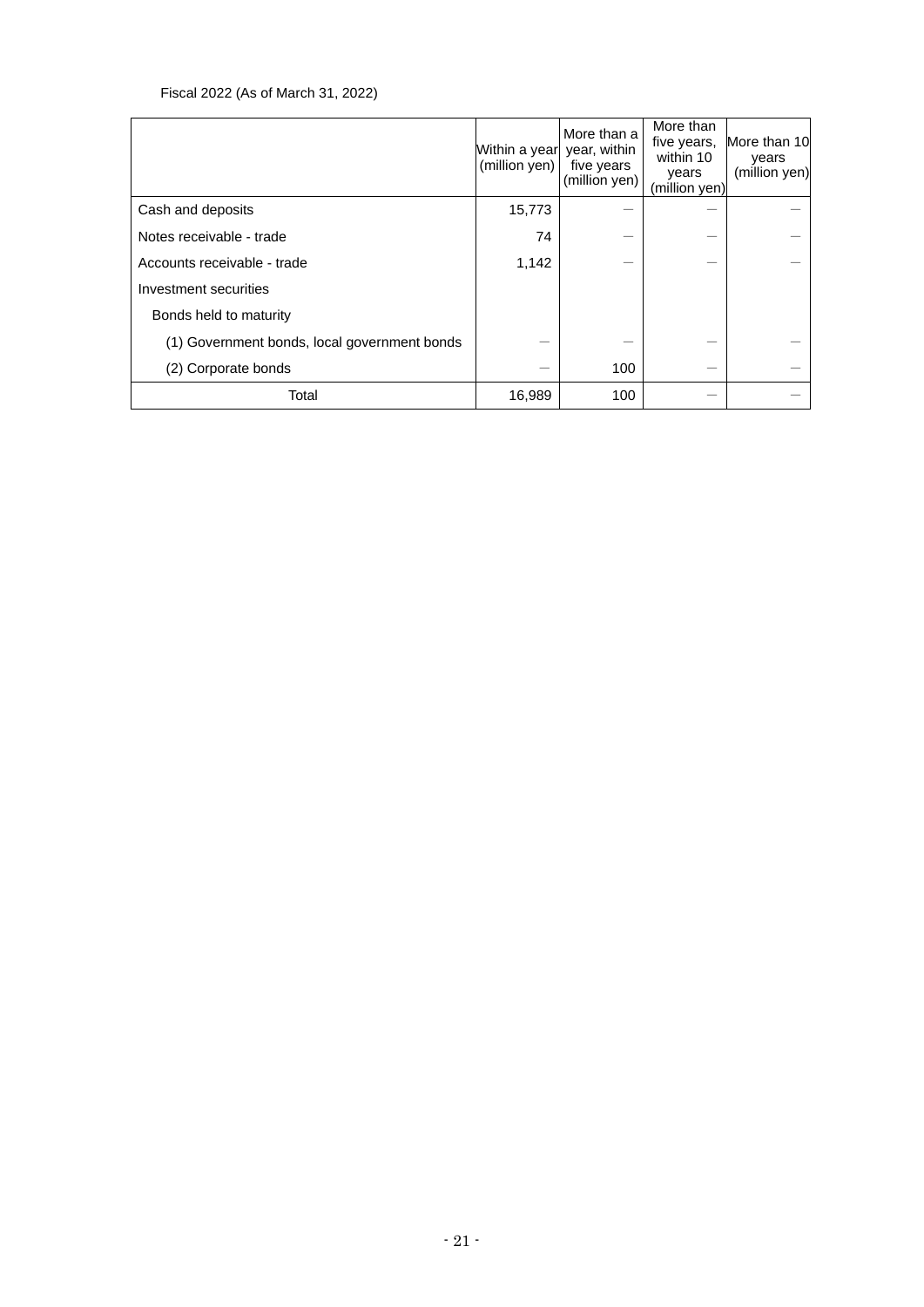3. Breakdown of financial instruments in different appropriate classifications

The fair values of financial instruments are classified into the following three levels according to the observability and importance of inputs used in the calculation of fair values.

Level 1 fair value: fair value calculated using market prices, on an active market, of assets or liabilities whose fair value is calculated of the observable inputs related to the calculation of fair value

Level 2 fair value: fair value calculated using inputs other than the inputs used for Level 1 of the observable inputs related to the calculation of fair value

Level 3 fair value: fair value calculated using inputs that are not observable related to the calculation of fair value

If more than one input that has a significant effect on the calculation of fair value is used, the fair value is classified to the level of inputs whose priority is lowest in the calculation of fair value.

Financial assets and financial liabilities whose consolidated balance sheet amounts are not market prices. Fiscal 2022 (As of March 31, 2022)

| $\frac{1}{2}$ $\frac{1}{2}$ $\frac{1}{2}$ $\frac{1}{2}$ $\frac{1}{2}$ $\frac{1}{2}$ $\frac{1}{2}$ $\frac{1}{2}$ $\frac{1}{2}$ $\frac{1}{2}$ $\frac{1}{2}$ $\frac{1}{2}$ $\frac{1}{2}$ $\frac{1}{2}$ $\frac{1}{2}$ $\frac{1}{2}$ $\frac{1}{2}$ $\frac{1}{2}$ $\frac{1}{2}$ $\frac{1}{2}$ $\frac{1}{2}$ $\frac{1}{2}$<br>(Million yen) |              |         |         |       |  |
|--------------------------------------------------------------------------------------------------------------------------------------------------------------------------------------------------------------------------------------------------------------------------------------------------------------------------------------|--------------|---------|---------|-------|--|
| Classification                                                                                                                                                                                                                                                                                                                       | Market price |         |         |       |  |
|                                                                                                                                                                                                                                                                                                                                      | Level 1      | Level 2 | Level 3 | Total |  |
| Notes receivable - trade                                                                                                                                                                                                                                                                                                             |              | 74      |         | 74    |  |
| Accounts receivable – trade                                                                                                                                                                                                                                                                                                          |              | 1,142   | —       | 1,142 |  |
| Investment securities                                                                                                                                                                                                                                                                                                                |              |         |         |       |  |
| Bonds held to maturity                                                                                                                                                                                                                                                                                                               |              |         |         |       |  |
| Bonds payable                                                                                                                                                                                                                                                                                                                        |              | 101     |         | 101   |  |
| <b>Total assets</b>                                                                                                                                                                                                                                                                                                                  |              | 1,317   |         | 1,317 |  |
| Income taxes payable                                                                                                                                                                                                                                                                                                                 |              | 760     |         | 760   |  |
| <b>Total liabilities</b>                                                                                                                                                                                                                                                                                                             |              | 760     |         | 760   |  |

(Securities)

Bonds held to maturity

Fiscal 2021 (As of March 31, 2021)

|                                              | Classification                                           | Consolidated<br>balance sheet<br>amount (million yen) | Market price (million<br>yen) | Difference (million<br>yen) |
|----------------------------------------------|----------------------------------------------------------|-------------------------------------------------------|-------------------------------|-----------------------------|
|                                              | (1) Government bonds,<br>local government<br>bonds, etc. |                                                       |                               |                             |
| Market price exceeds<br>consolidated balance | (2) Corporate bonds                                      |                                                       |                               |                             |
| sheet amount                                 | $(3)$ Other                                              |                                                       |                               |                             |
|                                              | Subtotal                                                 |                                                       |                               |                             |
|                                              | (1) Government bonds,<br>local government<br>bonds, etc. |                                                       |                               |                             |
| Market price does not<br>exceed consolidated | (2) Corporate bonds                                      | 102                                                   | 102                           | (0)                         |
| balance sheet amount                         | (3) Other                                                |                                                       |                               |                             |
|                                              | Subtotal                                                 | 102                                                   | 102                           | (0)                         |
| Total                                        |                                                          | 102                                                   | 102                           | (0)                         |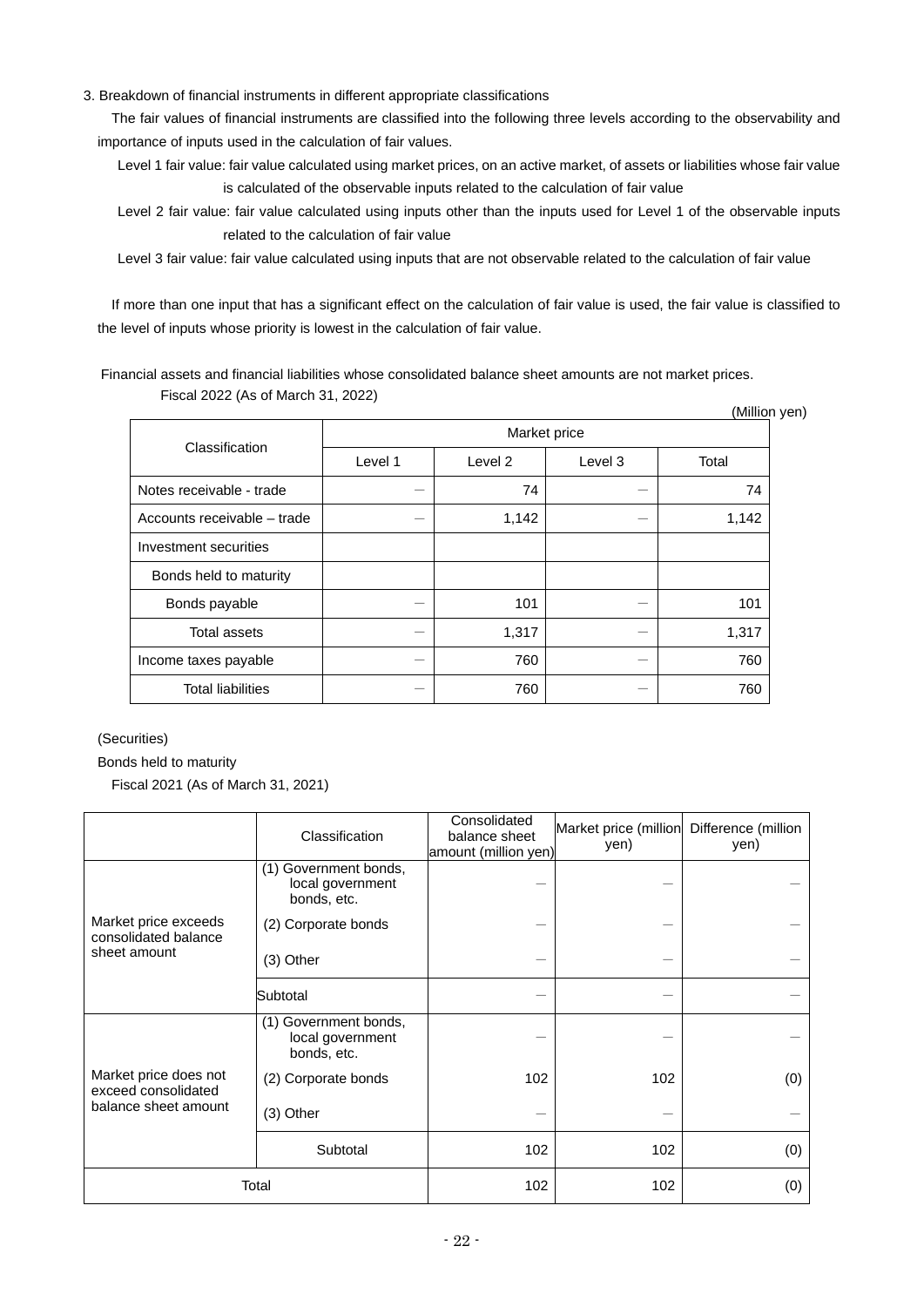## Fiscal 2022 (As of March 31, 2022)

|                                                                      | Classification                                           | Consolidated<br>balance sheet<br>amount (million yen) | Market price<br>(million yen) | <b>Difference</b><br>(million yen) |
|----------------------------------------------------------------------|----------------------------------------------------------|-------------------------------------------------------|-------------------------------|------------------------------------|
|                                                                      | (1) Government bonds,<br>local government<br>bonds, etc. |                                                       |                               |                                    |
| Market price exceeds<br>consolidated balance                         | (2) Corporate bonds                                      |                                                       |                               |                                    |
| sheet amount                                                         | (3) Other                                                |                                                       |                               |                                    |
|                                                                      | Subtotal                                                 |                                                       |                               |                                    |
|                                                                      | (1) Government bonds,<br>local government<br>bonds, etc. |                                                       |                               |                                    |
| Market price does not<br>exceed consolidated<br>balance sheet amount | (2) Corporate bonds                                      | 101                                                   | 101                           | (0)                                |
|                                                                      | (3) Other                                                |                                                       |                               |                                    |
|                                                                      | Subtotal                                                 | 101                                                   | 101                           | (0)                                |
| Total                                                                |                                                          | 101                                                   | 101                           | (0)                                |

(Retirement benefits)

1. Outline of the retirement benefits system

The Company and its consolidated subsidiaries have a defined contribution pension plan.

## 2. Retirement benefit expenses

Fiscal 2021 (from April 1, 2020 to March 31, 2021)

The amount that was required for contribution to the defined contribution pension plan was 27 million yen.

Fiscal 2022 (from April 1, 2021 to March 31, 2022)

The amount that was required for contribution to the defined contribution pension plan was 38 million yen.

(Stock options)

1. Expenses related to stock options and their account titles

|                                              | Fiscal 2021<br>(from April 1, 2020)<br>to March 31, 2021) | Fiscal 2022<br>(from April 1, 2021)<br>to March 31, 2022) |
|----------------------------------------------|-----------------------------------------------------------|-----------------------------------------------------------|
| Selling, general and administrative expenses | – million ven                                             | 0 million yen                                             |

## 2. Amount posted as profit due to the forfeiture of unexercised stock options

|                                              | Fiscal 2021<br>(from April 1, 2020)<br>to March 31, 2021) | Fiscal 2022<br>(from April 1, $2021$<br>to March 31, 2022) |  |
|----------------------------------------------|-----------------------------------------------------------|------------------------------------------------------------|--|
| Gain on reversal of share acquisition rights | 9 million yen                                             | 1 million yen                                              |  |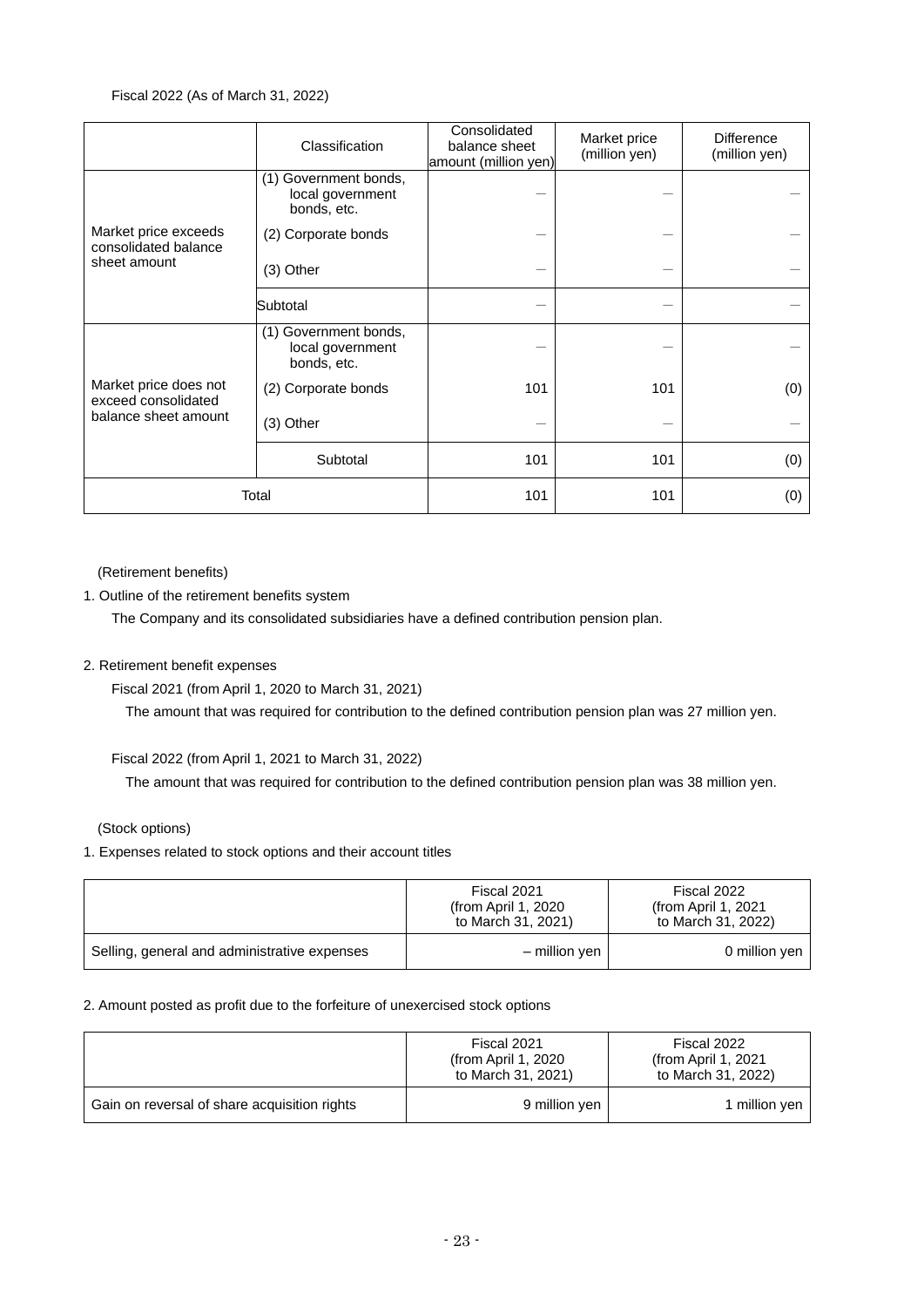# 3. Description of stock options, their scale and changes

(1) Description of stock options

|                                                     | 8th Stock options                                                                                                                                                                                                                                                                                                                                                                                                                                                                                                                                                                                                                                                                                                                                                                                                                                                                                                                                                                                                                                                                                                                                                                                                                                                                                                                                                                                                                                                                                                                                                                 | 9th Stock options                                                                                                                                                                                                                                                                                                                                                                                                                                                                                                                                                                                                                                                                                                                                                                                                                                                                                                                                                                                                                                                                                                                                                                                                                                                                                                                                                                                                                                                                                                                                                                 |
|-----------------------------------------------------|-----------------------------------------------------------------------------------------------------------------------------------------------------------------------------------------------------------------------------------------------------------------------------------------------------------------------------------------------------------------------------------------------------------------------------------------------------------------------------------------------------------------------------------------------------------------------------------------------------------------------------------------------------------------------------------------------------------------------------------------------------------------------------------------------------------------------------------------------------------------------------------------------------------------------------------------------------------------------------------------------------------------------------------------------------------------------------------------------------------------------------------------------------------------------------------------------------------------------------------------------------------------------------------------------------------------------------------------------------------------------------------------------------------------------------------------------------------------------------------------------------------------------------------------------------------------------------------|-----------------------------------------------------------------------------------------------------------------------------------------------------------------------------------------------------------------------------------------------------------------------------------------------------------------------------------------------------------------------------------------------------------------------------------------------------------------------------------------------------------------------------------------------------------------------------------------------------------------------------------------------------------------------------------------------------------------------------------------------------------------------------------------------------------------------------------------------------------------------------------------------------------------------------------------------------------------------------------------------------------------------------------------------------------------------------------------------------------------------------------------------------------------------------------------------------------------------------------------------------------------------------------------------------------------------------------------------------------------------------------------------------------------------------------------------------------------------------------------------------------------------------------------------------------------------------------|
| Company                                             | Reporting company                                                                                                                                                                                                                                                                                                                                                                                                                                                                                                                                                                                                                                                                                                                                                                                                                                                                                                                                                                                                                                                                                                                                                                                                                                                                                                                                                                                                                                                                                                                                                                 | Same as on the left                                                                                                                                                                                                                                                                                                                                                                                                                                                                                                                                                                                                                                                                                                                                                                                                                                                                                                                                                                                                                                                                                                                                                                                                                                                                                                                                                                                                                                                                                                                                                               |
| Category and number of persons subject<br>to grants | Four directors<br>151 employees                                                                                                                                                                                                                                                                                                                                                                                                                                                                                                                                                                                                                                                                                                                                                                                                                                                                                                                                                                                                                                                                                                                                                                                                                                                                                                                                                                                                                                                                                                                                                   | Three directors<br>96 employees                                                                                                                                                                                                                                                                                                                                                                                                                                                                                                                                                                                                                                                                                                                                                                                                                                                                                                                                                                                                                                                                                                                                                                                                                                                                                                                                                                                                                                                                                                                                                   |
| Stock options by class of shares                    | Common shares 350,100 shares                                                                                                                                                                                                                                                                                                                                                                                                                                                                                                                                                                                                                                                                                                                                                                                                                                                                                                                                                                                                                                                                                                                                                                                                                                                                                                                                                                                                                                                                                                                                                      | Common shares 848,000 shares                                                                                                                                                                                                                                                                                                                                                                                                                                                                                                                                                                                                                                                                                                                                                                                                                                                                                                                                                                                                                                                                                                                                                                                                                                                                                                                                                                                                                                                                                                                                                      |
| Grant date                                          | November 27, 2015                                                                                                                                                                                                                                                                                                                                                                                                                                                                                                                                                                                                                                                                                                                                                                                                                                                                                                                                                                                                                                                                                                                                                                                                                                                                                                                                                                                                                                                                                                                                                                 | December 13, 2016                                                                                                                                                                                                                                                                                                                                                                                                                                                                                                                                                                                                                                                                                                                                                                                                                                                                                                                                                                                                                                                                                                                                                                                                                                                                                                                                                                                                                                                                                                                                                                 |
| Vesting conditions                                  | Being a director or an employee of<br>the reporting company and not<br>being subject to salary reduction or<br>stricter disciplinary action provided<br>for in the rules of employment of<br>the reporting company from the<br>grant date (November 27, 2015) to<br>the vesting date (July 1, 2017)<br>Share acquisition rights can be<br>exercised up to the percentage of<br>the allocated share acquisition<br>rights specified in each item below<br>by each holder of share acquisition<br>rights only if operating profit<br>reaches the level specified in each<br>item below in the fiscal year ended<br>March 31, 2017, the fiscal year<br>ended March 31, 2018, or the fiscal<br>year ended March 31, 2019.<br>(i) If operating profit exceeds 1.5<br>billion yen, 20% of share<br>acquisition rights can be<br>exercised<br>(ii) If operating profit exceeds 2.0<br>billion yen, 50% of share<br>acquisition rights can be<br>exercised<br>(iii) If operating profit exceeds 2.5<br>billion yen, 100% of share<br>acquisition rights can be<br>exercised<br>In the items above, the operating<br>profit stated in the consolidated<br>statement of income in the<br>Company's annual securities report<br>(or the statements of income if no<br>consolidated statements of income<br>are prepared) shall be referenced.<br>If the concept of items to be<br>referenced changes significantly<br>due to the application of the<br>International Financial Reporting<br>Standards, etc. indicators to be<br>referenced shall be determined by<br>the Board of Directors. | Being a director or an employee of<br>the reporting company and not<br>being subject to salary reduction or<br>stricter disciplinary action provided<br>for in the rules of employment of<br>the reporting company from the<br>grant date (December 13, 2016) to<br>the vesting date (July 1, 2018).<br>Share acquisition rights can be<br>exercised up to the percentage of<br>the allocated share acquisition<br>rights specified in each item below<br>by each holder of share acquisition<br>rights only if operating profit<br>reaches the level specified in each<br>item below in the fiscal year ended<br>March 31, 2018, the fiscal year<br>ended March 31, 2019, or the fiscal<br>year ended March 31, 2020.<br>(i) If operating profit exceeds 2.0<br>billion yen, 20% of share<br>acquisition rights can be<br>exercised<br>(ii) If operating profit exceeds 2.5<br>billion yen, 50% of share<br>acquisition rights can be<br>exercised<br>(iii) If operating profit exceeds 2.8<br>billion yen, 100% of share<br>acquisition rights can be<br>exercised<br>In the items above, the operating<br>profit stated in the consolidated<br>statement of income in the<br>Company's annual securities report<br>(or the statements of income if no<br>consolidated statement of income<br>are prepared) shall be referenced.<br>If the concept of items to be<br>referenced changes significantly<br>due to the application of the<br>International Financial Reporting<br>Standards, etc. indicators to be<br>referenced shall be determined by<br>the Board of Directors. |
| Requisite service period                            | No requisite service periods are<br>determined.                                                                                                                                                                                                                                                                                                                                                                                                                                                                                                                                                                                                                                                                                                                                                                                                                                                                                                                                                                                                                                                                                                                                                                                                                                                                                                                                                                                                                                                                                                                                   | No requisite service periods are<br>determined.                                                                                                                                                                                                                                                                                                                                                                                                                                                                                                                                                                                                                                                                                                                                                                                                                                                                                                                                                                                                                                                                                                                                                                                                                                                                                                                                                                                                                                                                                                                                   |
| Exercise period                                     | From the vesting date to May 31,<br>2027.<br>The person must continue to be a<br>director or an employee of the<br>Company to exercise share<br>acquisition rights.                                                                                                                                                                                                                                                                                                                                                                                                                                                                                                                                                                                                                                                                                                                                                                                                                                                                                                                                                                                                                                                                                                                                                                                                                                                                                                                                                                                                               | From the vesting date to May 31,<br>2028.<br>The person must continue to be a<br>director or an employee of the<br>Company to exercise share<br>acquisition rights.                                                                                                                                                                                                                                                                                                                                                                                                                                                                                                                                                                                                                                                                                                                                                                                                                                                                                                                                                                                                                                                                                                                                                                                                                                                                                                                                                                                                               |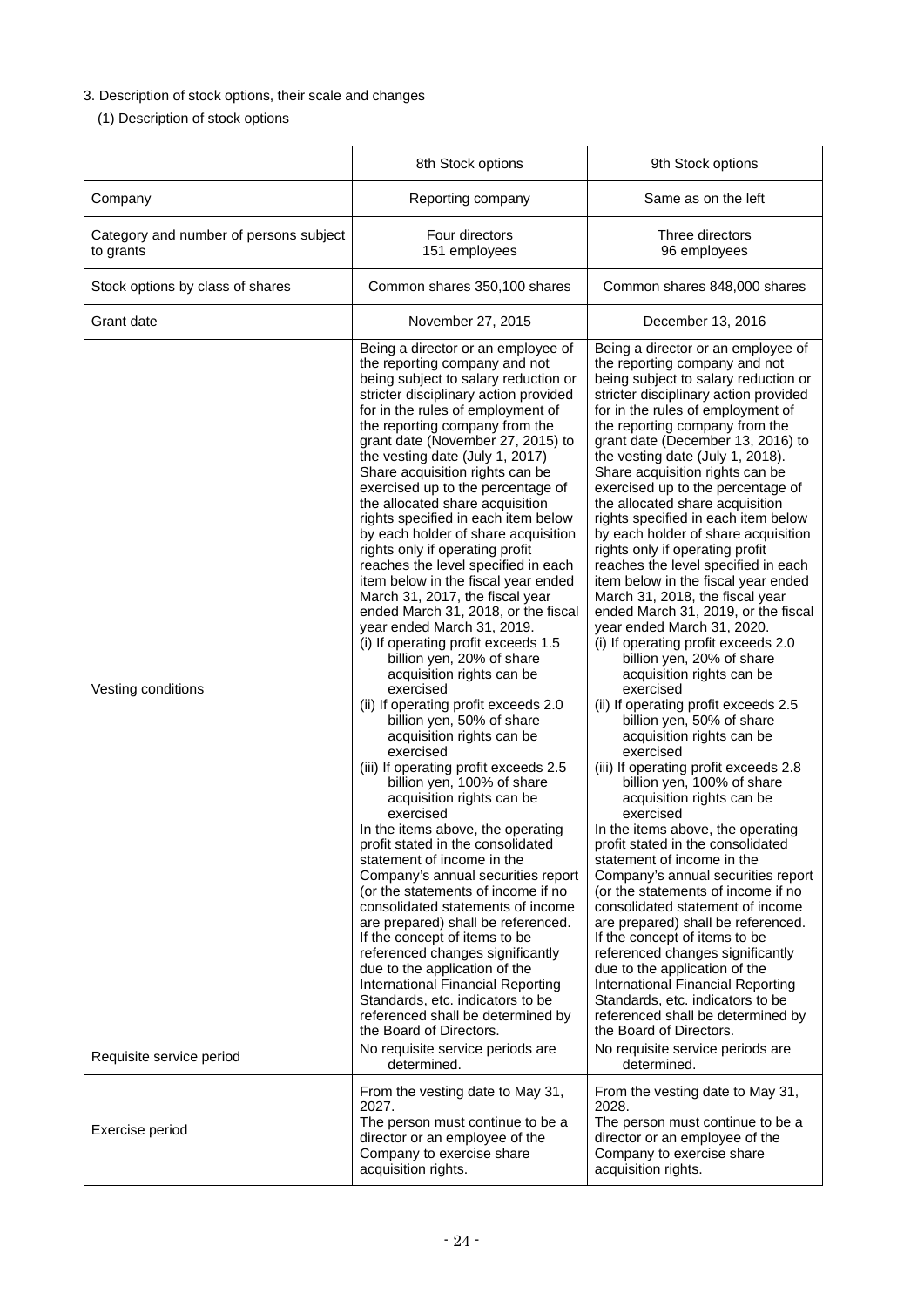|                                                     | 10th Stock options                                                                                                                                                                                                                                                                                                                                                                                                                                                                                                                                                                                                                                                                                                                                                                                                                                                                                                                                                                                                                  | 11th Stock options                                                                                                                                                                                                                                                                                                                                                                                                                                                                                                                                                                                                                                                                                                                                                                                                                                                                                                                                                                                                                                                                                                                                                 |
|-----------------------------------------------------|-------------------------------------------------------------------------------------------------------------------------------------------------------------------------------------------------------------------------------------------------------------------------------------------------------------------------------------------------------------------------------------------------------------------------------------------------------------------------------------------------------------------------------------------------------------------------------------------------------------------------------------------------------------------------------------------------------------------------------------------------------------------------------------------------------------------------------------------------------------------------------------------------------------------------------------------------------------------------------------------------------------------------------------|--------------------------------------------------------------------------------------------------------------------------------------------------------------------------------------------------------------------------------------------------------------------------------------------------------------------------------------------------------------------------------------------------------------------------------------------------------------------------------------------------------------------------------------------------------------------------------------------------------------------------------------------------------------------------------------------------------------------------------------------------------------------------------------------------------------------------------------------------------------------------------------------------------------------------------------------------------------------------------------------------------------------------------------------------------------------------------------------------------------------------------------------------------------------|
| Company                                             | Reporting company                                                                                                                                                                                                                                                                                                                                                                                                                                                                                                                                                                                                                                                                                                                                                                                                                                                                                                                                                                                                                   | Same as on the left                                                                                                                                                                                                                                                                                                                                                                                                                                                                                                                                                                                                                                                                                                                                                                                                                                                                                                                                                                                                                                                                                                                                                |
| Category and number of persons subject<br>to grants | Three directors<br>151 employees                                                                                                                                                                                                                                                                                                                                                                                                                                                                                                                                                                                                                                                                                                                                                                                                                                                                                                                                                                                                    | 16 employees                                                                                                                                                                                                                                                                                                                                                                                                                                                                                                                                                                                                                                                                                                                                                                                                                                                                                                                                                                                                                                                                                                                                                       |
| Stock options by class of shares                    | Common shares 1,413,300 shares                                                                                                                                                                                                                                                                                                                                                                                                                                                                                                                                                                                                                                                                                                                                                                                                                                                                                                                                                                                                      | Common shares 69,000 shares                                                                                                                                                                                                                                                                                                                                                                                                                                                                                                                                                                                                                                                                                                                                                                                                                                                                                                                                                                                                                                                                                                                                        |
| Grant date                                          | March 5, 2018                                                                                                                                                                                                                                                                                                                                                                                                                                                                                                                                                                                                                                                                                                                                                                                                                                                                                                                                                                                                                       | September 24, 2021                                                                                                                                                                                                                                                                                                                                                                                                                                                                                                                                                                                                                                                                                                                                                                                                                                                                                                                                                                                                                                                                                                                                                 |
| Vesting conditions                                  | Being a director or an employee of<br>the reporting company and not<br>being subject to salary reduction<br>or stricter disciplinary action<br>provided for in the rules of<br>employment of the reporting<br>company from the grant date<br>(March 5, 2018) to the vesting<br>date (July 1, 2021).<br>Each holder of share acquisition<br>rights can exercise the share<br>acquisition rights allocated to them<br>only if operating profit exceeds 4.0<br>billion yen in the fiscal year ended<br>March 31, 2021.<br>In the items above, the operating<br>profit stated in the consolidated<br>statement of income in the<br>Company's annual securities<br>report (or the statements of<br>income if no consolidated<br>statement of income are prepared)<br>shall be referenced. If the concept<br>of items to be referenced changes<br>significantly due to the application<br>of the International Financial<br>Reporting Standards, etc.<br>indicators to be referenced shall<br>be determined by the Board of<br>Directors. | Being a director, an auditor, or an<br>employee of the reporting<br>company or its subsidiaries and<br>not being subject to salary<br>reduction or stricter disciplinary<br>action provided for in the rules of<br>employment of the reporting<br>company or its subsidiaries from<br>the grant date (September 24,<br>2021) to the vesting date (June 30,<br>2036)<br>The share acquisition rights can<br>be exercised only over the period<br>from July 1, 2036 to June 30,<br>2038, if operating profit exceeds<br>14,736 million yen in any fiscal<br>year from the fiscal year ended<br>March 31, 2022 to the fiscal year<br>ending March 31, 2036.<br>Whether the operating profit above<br>is exceeded or not shall be<br>determined in reference to the<br>operating profit stated in the non-<br>consolidated statement of income<br>in the Company's Annual<br>Securities Report, and in the event<br>of a material change in the<br>concept of the item to be referred<br>to due to the application of<br>International Financial Reporting<br>Standards, etc., the Board of<br>Directors shall separately<br>determine the index to be referred<br>to. |
| Requisite service period                            | No requisite service periods are<br>determined.                                                                                                                                                                                                                                                                                                                                                                                                                                                                                                                                                                                                                                                                                                                                                                                                                                                                                                                                                                                     | No requisite service periods are<br>determined.                                                                                                                                                                                                                                                                                                                                                                                                                                                                                                                                                                                                                                                                                                                                                                                                                                                                                                                                                                                                                                                                                                                    |
| Exercise period                                     | From the vesting date to May 31,<br>2028.<br>The person must continue to be a<br>director or an employee of the<br>Company to exercise share<br>acquisition rights.                                                                                                                                                                                                                                                                                                                                                                                                                                                                                                                                                                                                                                                                                                                                                                                                                                                                 | From July 1, 2036 to June 30,<br>2038.<br>The person must continue to be a<br>director, an auditor, or an<br>employee of the Company or its<br>subsidiaries to exercise share<br>acquisition rights.                                                                                                                                                                                                                                                                                                                                                                                                                                                                                                                                                                                                                                                                                                                                                                                                                                                                                                                                                               |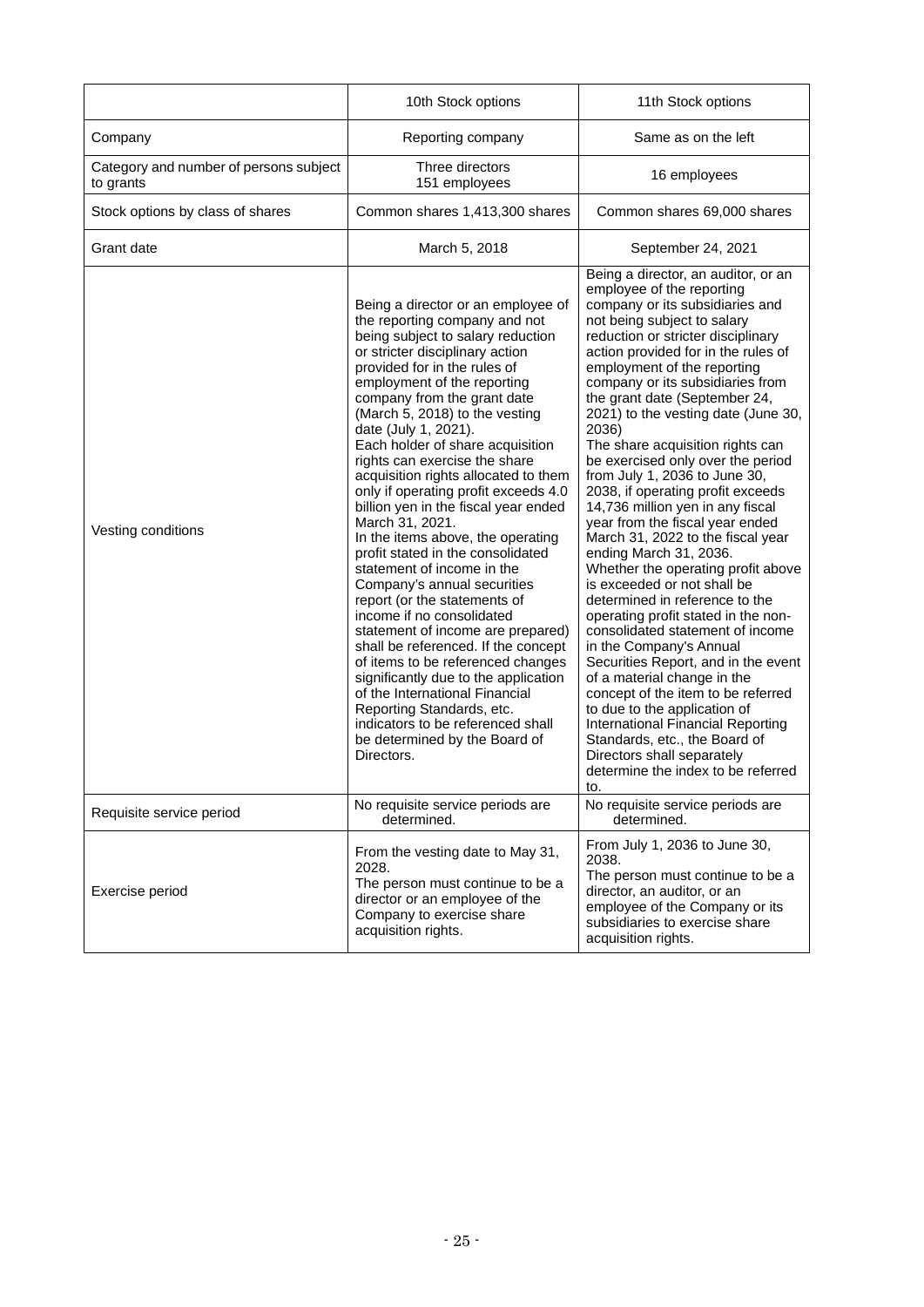|                                                     | 12th Stock options                                                                                                                                                                                                                                                                                                                                                                                                                                                                                                                                                                                                                                                                                                                                                                                                                                                                                                                                                                                                                                                                                                                                                 |
|-----------------------------------------------------|--------------------------------------------------------------------------------------------------------------------------------------------------------------------------------------------------------------------------------------------------------------------------------------------------------------------------------------------------------------------------------------------------------------------------------------------------------------------------------------------------------------------------------------------------------------------------------------------------------------------------------------------------------------------------------------------------------------------------------------------------------------------------------------------------------------------------------------------------------------------------------------------------------------------------------------------------------------------------------------------------------------------------------------------------------------------------------------------------------------------------------------------------------------------|
| Company                                             | Reporting company                                                                                                                                                                                                                                                                                                                                                                                                                                                                                                                                                                                                                                                                                                                                                                                                                                                                                                                                                                                                                                                                                                                                                  |
| Category and number of persons subject<br>to grants | 55 employees                                                                                                                                                                                                                                                                                                                                                                                                                                                                                                                                                                                                                                                                                                                                                                                                                                                                                                                                                                                                                                                                                                                                                       |
| Stock options by class of shares                    | Common shares 137,500 shares                                                                                                                                                                                                                                                                                                                                                                                                                                                                                                                                                                                                                                                                                                                                                                                                                                                                                                                                                                                                                                                                                                                                       |
| Grant date                                          | September 24, 2021                                                                                                                                                                                                                                                                                                                                                                                                                                                                                                                                                                                                                                                                                                                                                                                                                                                                                                                                                                                                                                                                                                                                                 |
| Vesting conditions                                  | Being a director, an auditor, or an<br>employee of the reporting<br>company or its subsidiaries and<br>not being subject to salary<br>reduction or stricter disciplinary<br>action provided for in the rules of<br>employment of the reporting<br>company or its subsidiaries from<br>the grant date (September 24,<br>2021) to the vesting date (June 30,<br>2041)<br>The share acquisition rights can<br>be exercised only over the period<br>from July 1, 2041 to June 30,<br>2043, if operating profit exceeds<br>20,630 million yen in any fiscal<br>year from the fiscal year ended<br>March 31, 2022 to the fiscal year<br>ending March 31, 2041.<br>Whether the operating profit above<br>is exceeded or not shall be<br>determined in reference to the<br>operating profit stated in the non-<br>consolidated statement of income<br>in the Company's Annual<br>Securities Report, and in the event<br>of a material change in the<br>concept of the item to be referred<br>to due to the application of<br>International Financial Reporting<br>Standards, etc., the Board of<br>Directors shall separately<br>determine the index to be referred<br>to. |
| Requisite service period                            | No requisite service periods are<br>determined.                                                                                                                                                                                                                                                                                                                                                                                                                                                                                                                                                                                                                                                                                                                                                                                                                                                                                                                                                                                                                                                                                                                    |
| Exercise period                                     | From July 1, 2041 to June 30,<br>2043.<br>The person must continue to be a<br>director, an auditor, or an<br>employee of the Company or its<br>subsidiaries to exercise share<br>acquisition rights.                                                                                                                                                                                                                                                                                                                                                                                                                                                                                                                                                                                                                                                                                                                                                                                                                                                                                                                                                               |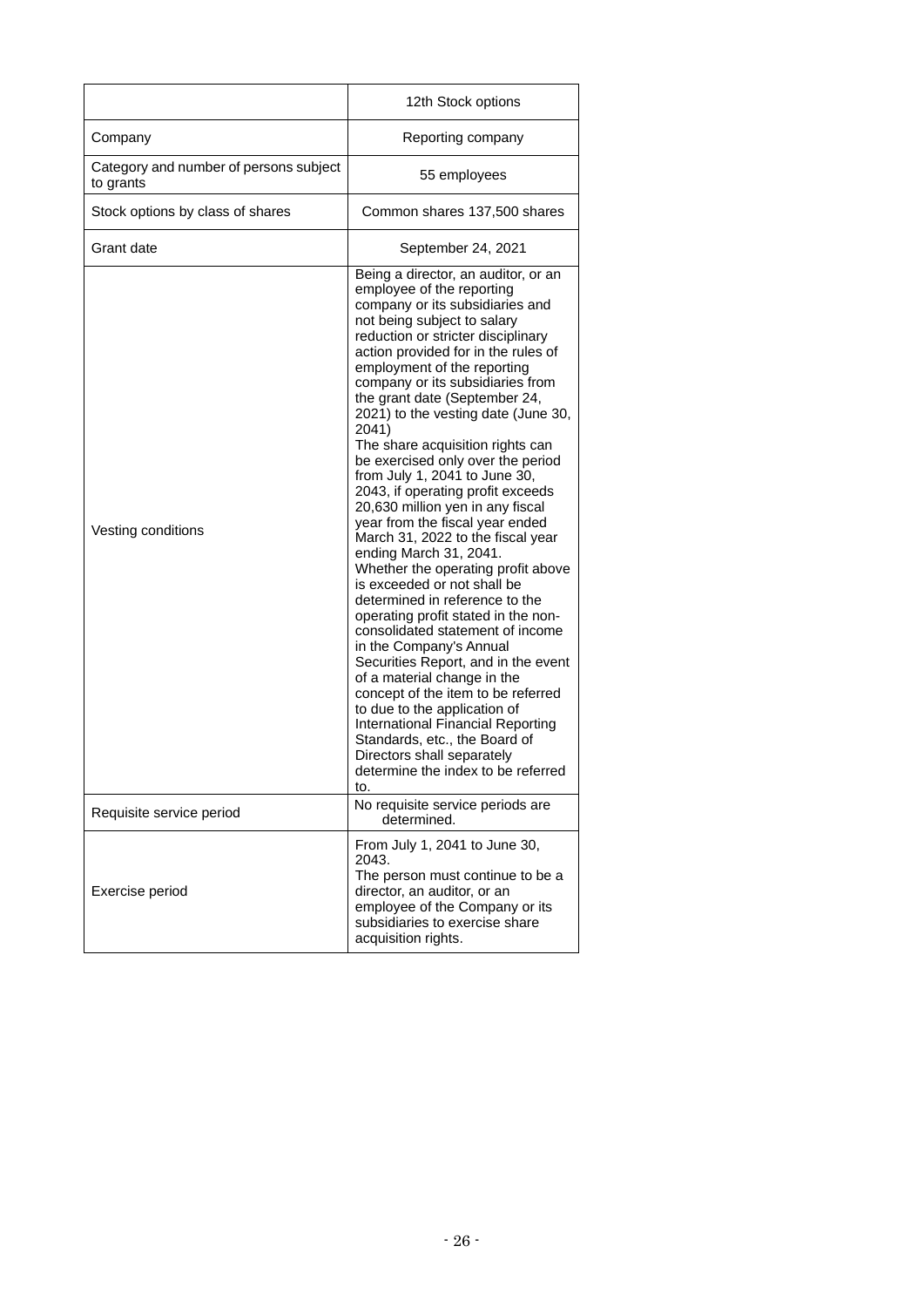## (2) Scale of stock options and related changes

The stock options below are those that existed in the fiscal year under review (fiscal year ended March 31, 2022). The number of stock options has been converted to the number of shares.

(i) Number of stock options

|                         |         | 8th Stock options 9th Stock options | 10th Stock<br>options | 11th Stock<br>options | 12th Stock<br>options |
|-------------------------|---------|-------------------------------------|-----------------------|-----------------------|-----------------------|
| Before vesting (shares) |         |                                     |                       |                       |                       |
| As of March 31, 2021    |         |                                     | 1,130,900             |                       |                       |
| Granted                 |         |                                     |                       | 69,000                | 137,500               |
| Forfeited               |         |                                     | 1,130,900             |                       | 7,500                 |
| Vested                  |         |                                     |                       |                       |                       |
| Yet to be vested        |         |                                     |                       | 69,000                | 130,000               |
| After vesting (shares)  |         |                                     |                       |                       |                       |
| As of March 31, 2021    | 156,800 | 306,900                             |                       |                       |                       |
| Vested                  |         |                                     |                       |                       |                       |
| Exercised               | 4,800   | 6,000                               |                       |                       |                       |
| Forfeited               |         |                                     |                       |                       |                       |
| Yet to be exercised     | 152,000 | 300,900                             |                       |                       |                       |

(ii) Unit price information

|                                             | 8th Stock<br>options | 9th Stock<br>options | 10th Stock<br>options | 11th Stock<br>options | 12th Stock<br>options |
|---------------------------------------------|----------------------|----------------------|-----------------------|-----------------------|-----------------------|
| Exercise price (yen)                        | 2,034                | 2,639                | 3,400                 | 8,310                 | 8,310                 |
| Average stock price when<br>exercised (yen) | 7.515                | 7,952                |                       |                       |                       |
| Fair unit value (grant<br>date) (yen)       | 2 yen                | 24 yen               | 1 ven                 | 20 yen                | 27 yen                |

## 4. Method for estimating the number of stock options vested

It is basically difficult to reasonably estimate the number of stock options to be forfeited, and only the actual number of stock options forfeited is reflected.

(Asset retirement obligations)

Asset retirement obligations posted in the consolidated balance sheets

(1) Outline of the asset retirement obligations

Obligations of restoration related to lease agreements at the head office and other offices

(2) Method for calculation of the asset retirement obligations

The period of use is estimated to be one to 15 years from the acquisition. The discount rate is 0.15% to 1.73%. The amount of asset retirement obligations is calculated based on those assumptions.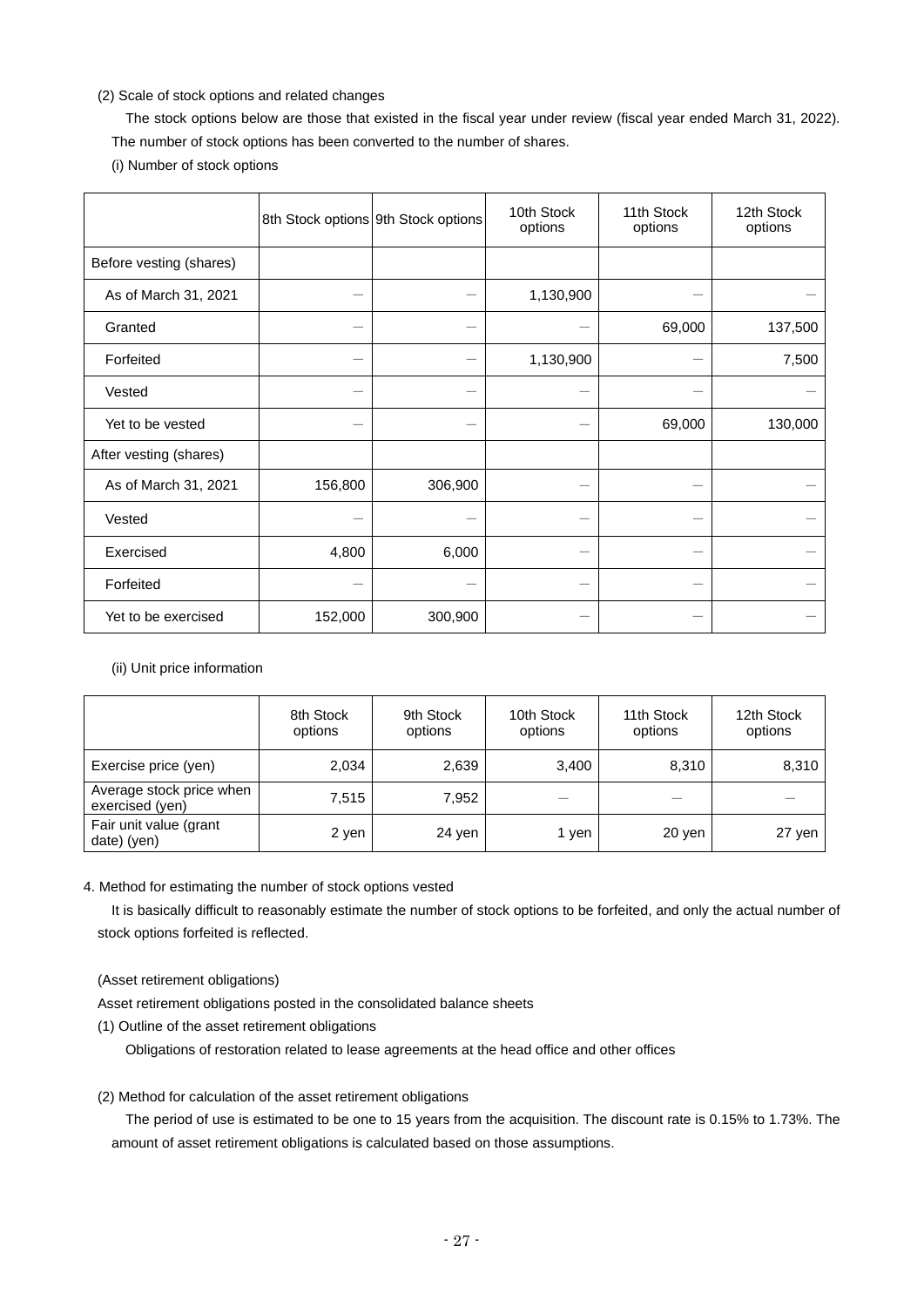(3) Increase/decrease in the asset retirement obligations

|                                                              | Fiscal 2021<br>Fiscal 2022<br>(from April 1, 2020)<br>(from April 1, 2021<br>to March 31, 2021)<br>to March 31, 2022) |               |
|--------------------------------------------------------------|-----------------------------------------------------------------------------------------------------------------------|---------------|
| Balance at beginning of fiscal year                          | 45million yen                                                                                                         | 48million yen |
| Increase due to purchase of<br>property, plant and equipment |                                                                                                                       |               |
| Adjustment due to passage of time                            | 0                                                                                                                     | Ω             |
| Balance at end of fiscal year                                | 48                                                                                                                    | 48            |

(Matters concerning revenue recognition)

1. Information on the breakdown of revenue from contracts with customers

Fiscal 2022 (from April 1, 2021 to March 31, 2022)

Below is a breakdown of revenue from contracts with customers.

(Million yen)

|                                          | Enterprise<br>Sector Market | <b>Public Sector</b><br>Market | Consumer<br><b>Sector Market</b> | Total |
|------------------------------------------|-----------------------------|--------------------------------|----------------------------------|-------|
| Revenue from contracts with<br>customers | 4,559                       | 4.046                          | 444                              | 9,051 |

(Note) Internal transactions between Group companies are deducted.

2. Basic information for understanding revenue from contracts with customers

The Digital Arts Group is principally engaged in internet security, email security, the planning, development, sale, etc. of file encryption and tracking solutions, and information security consulting.

In sales of security software, software is classified into two types: license products and associated maintenance services, and cloud service products.

Revenue from a license product is recognized when the software product is provided to the customer, at which time the performance obligation is deemed fulfilled. The performance obligation for maintenance services is fulfilled over a certain period, and revenue is recognized over the term of the contract as the performance obligation is being satisfied.

As for the cloud service product, the service performance obligation is satisfied over time, and the transaction price under the contract with the customer is distributed evenly throughout the term of the contract and recognized as revenue.

Revenue is recorded mostly in accordance with the contract with the customer. If the Company pays a rebate

according to a transaction amount for a certain period, among other factors, the rebate is deducted from the revenue. The promised consideration does not include any significant financing component.

3. Information to understand revenue in the fiscal year under review and the next fiscal year and thereafter Below is the opening and ending balance of contract liabilities arising from contracts with customers.

| Contract liabilities                | Fiscal 2022 |
|-------------------------------------|-------------|
| Balance at beginning of fiscal year | 3,370       |
| Balance at end of fiscal year       | 5,684       |

(Million yen)

Advances received in the consolidated balance sheet are all contract liabilities arising from contracts with customers, and advance payments are posted if the related performance obligations are not fulfilled at the end of the fiscal year.

The amount of revenue recognized in the fiscal year under review included in the balance of contract liabilities at the beginning of the fiscal year is 1,316 million yen.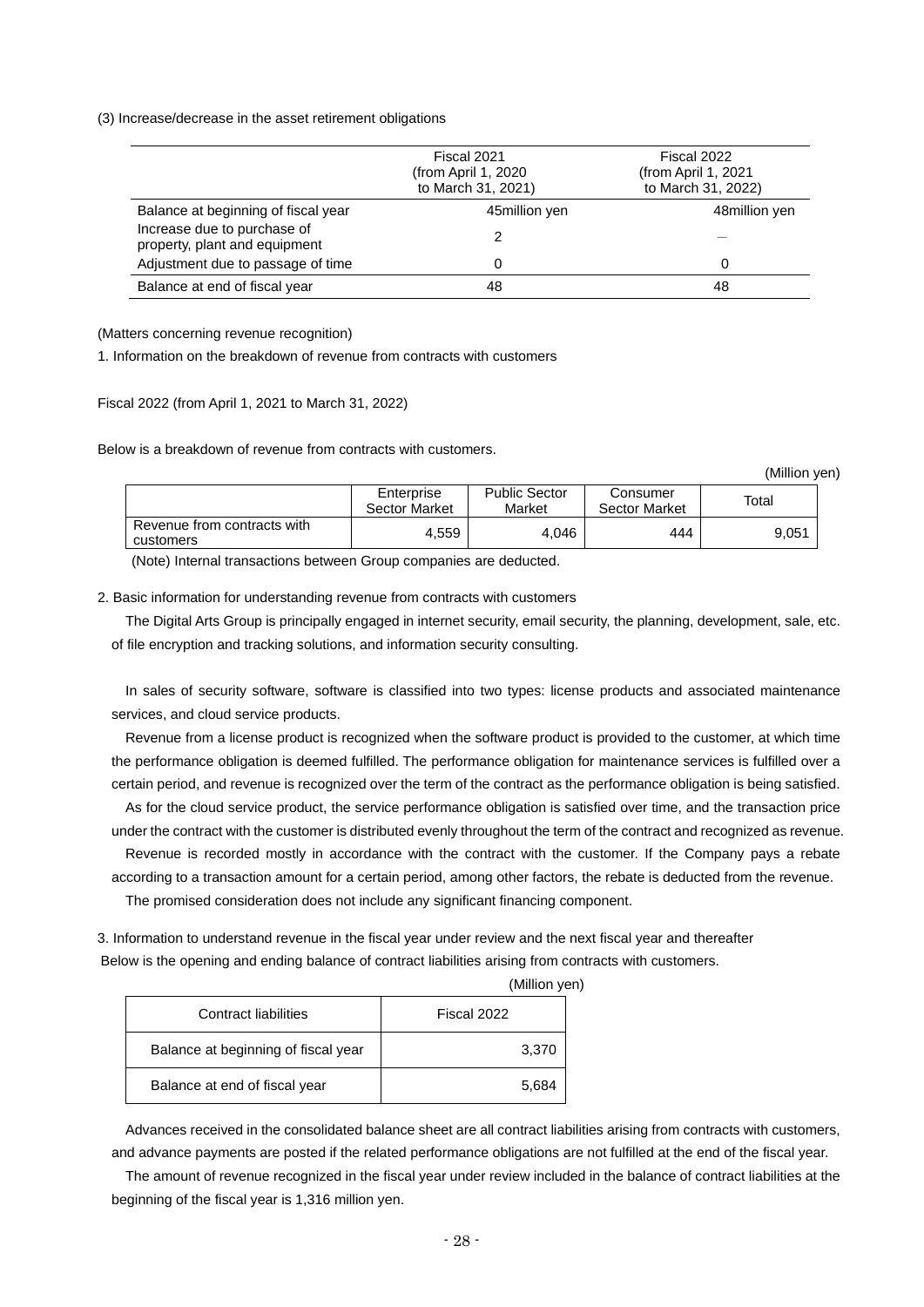## (Segment information, etc.)

## Segment information

Previous consolidated fiscal year (from April 1, 2020 to March 31, 2021) and consolidated fiscal year under review (from April 1, 2021 to March 31, 2022)

The Group has only one segment, which is the security business, and segment information is omitted.

## Related information

Fiscal 2021 (from April 1, 2020 to March 31, 2021)

## 1. Information by product/service

The Group has only one product and service category, and information by product/service is omitted.

## 2. Information by region

(1) Net sales

Sales to external customers in Japan are more than 90% of net sales in the consolidated statement of income, and information by region is omitted.

## (2) Property, plant and equipment

The amount of property, plant and equipment in Japan is more than 90% of the amount of property, plant and equipment in the consolidated balance sheets, and information on property, plant and equipment is omitted.

## 3. Information by major customer

The Group engages in only one segment, the security business.

|                                      | (Million yen) |
|--------------------------------------|---------------|
| Customer name                        | Net sales     |
| Daiwabo Information System Co., Ltd. | 1,409         |
| SB C&S Corp.                         | 1,287         |

Fiscal 2022 (from April 1, 2021 to March 31, 2022)

## 1. Information by product/service

The Group has only one product and service category, and information by product/service is omitted.

## 2. Information by region

(1) Net sales

Sales to external customers in Japan are more than 90% of net sales in the consolidated statement of income, and information by region is omitted.

## (2) Property, plant and equipment

The amount of property, plant and equipment in Japan is more than 90% of the amount of property, plant and equipment in the consolidated balance sheets, and information on property, plant and equipment is omitted.

## 3. Information by major customer

The Group engages in only one segment, the security business.

|                                      | (Million yen) |
|--------------------------------------|---------------|
| Customer name                        | Net sales     |
| Daiwabo Information System Co., Ltd. | 2,045         |
| SB C&S Corp.                         | 1,541         |